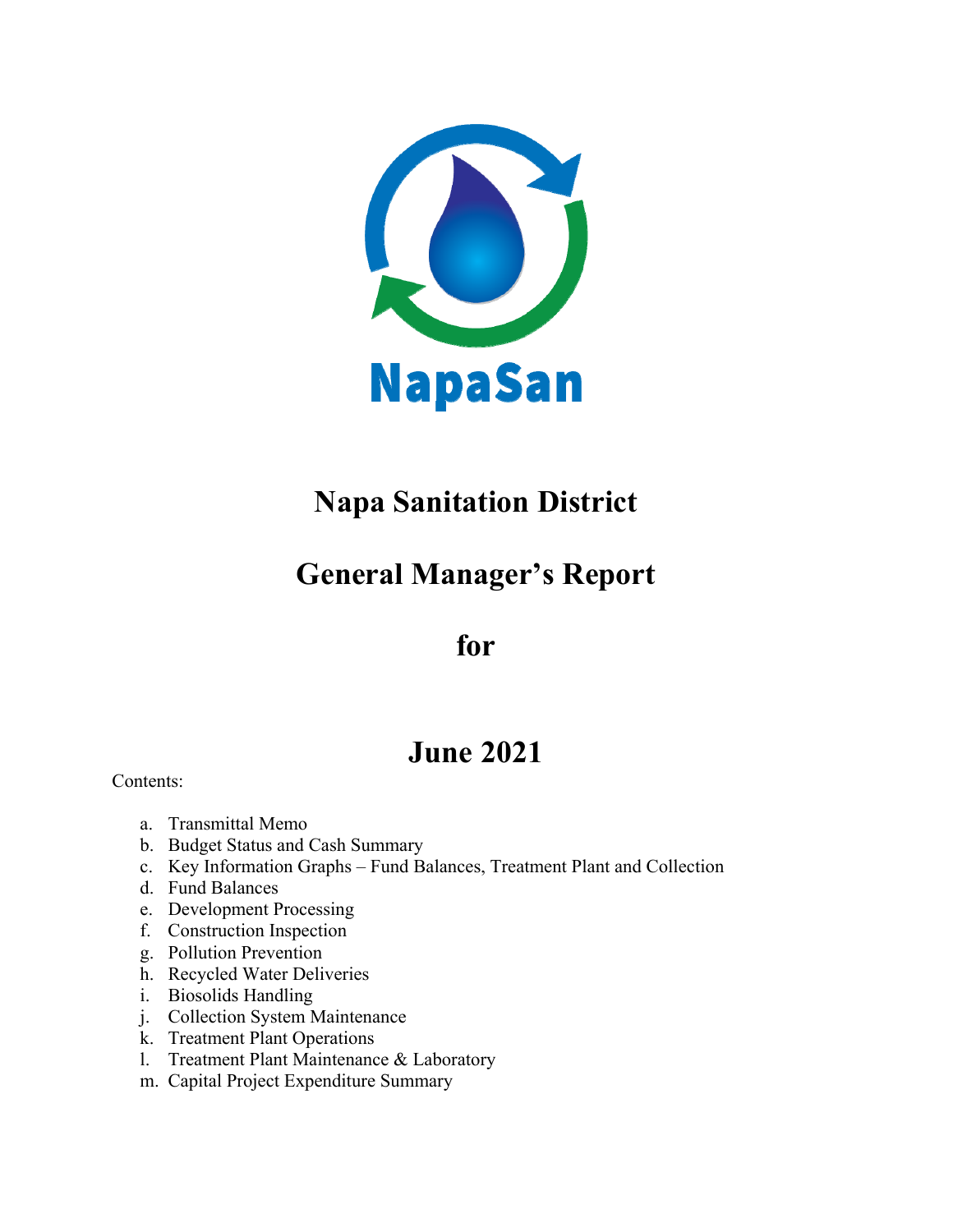

**DATE:** August 4, 2021

**FROM:** Timothy B. Healy, General Manager

**SUBJECT:** General Manager's Report for June 2021

## **REGULATORY COMPLIANCE:**

| <b>Collection System Compliance:</b> | 0 Category 1 SSO's, 0 Category 2 SSO's, and 1 |
|--------------------------------------|-----------------------------------------------|
|                                      | Category 3 SSO's                              |
| NPDES Permit (WWTP) Compliance:      | Full compliance with all regulations          |
| Air Quality Compliance:              | Full compliance with all regulations          |
| Recycled Water Compliance:           | Full compliance with all regulations          |
| Biosolids Compliance:                | Full compliance with all regulations          |
| <b>Significant Comments:</b>         | None                                          |

# **FISCAL STATUS:**<br>Period Covered:

Percent Fiscal Year: 100.0% Operating Expenditures to date: 65.5% Historical Expenditures to date: 90.8%<br>Significant Comments: The "C

July 1, 2020 – June 30, 2021 The "Operating Expenditures to date" does not include

all expenses for supplies and services that were incurred on or before June 30<sup>th</sup>. There may be some invoices for FY 2020/21 that will need to be accrued. Adjusting entries will also be posted for the year-end process for FY 2020/21.

In prior years, typically an intrafund transfer from Operating to Capital is done for cash flow purposes. As a result of some yearend accounting adjustments, the Capital Fund has had sufficient funds and a intrafund transfer had not been needed. This causes a lower than average Operating Expenditures to date in comparison to the Historical Expenditures to date.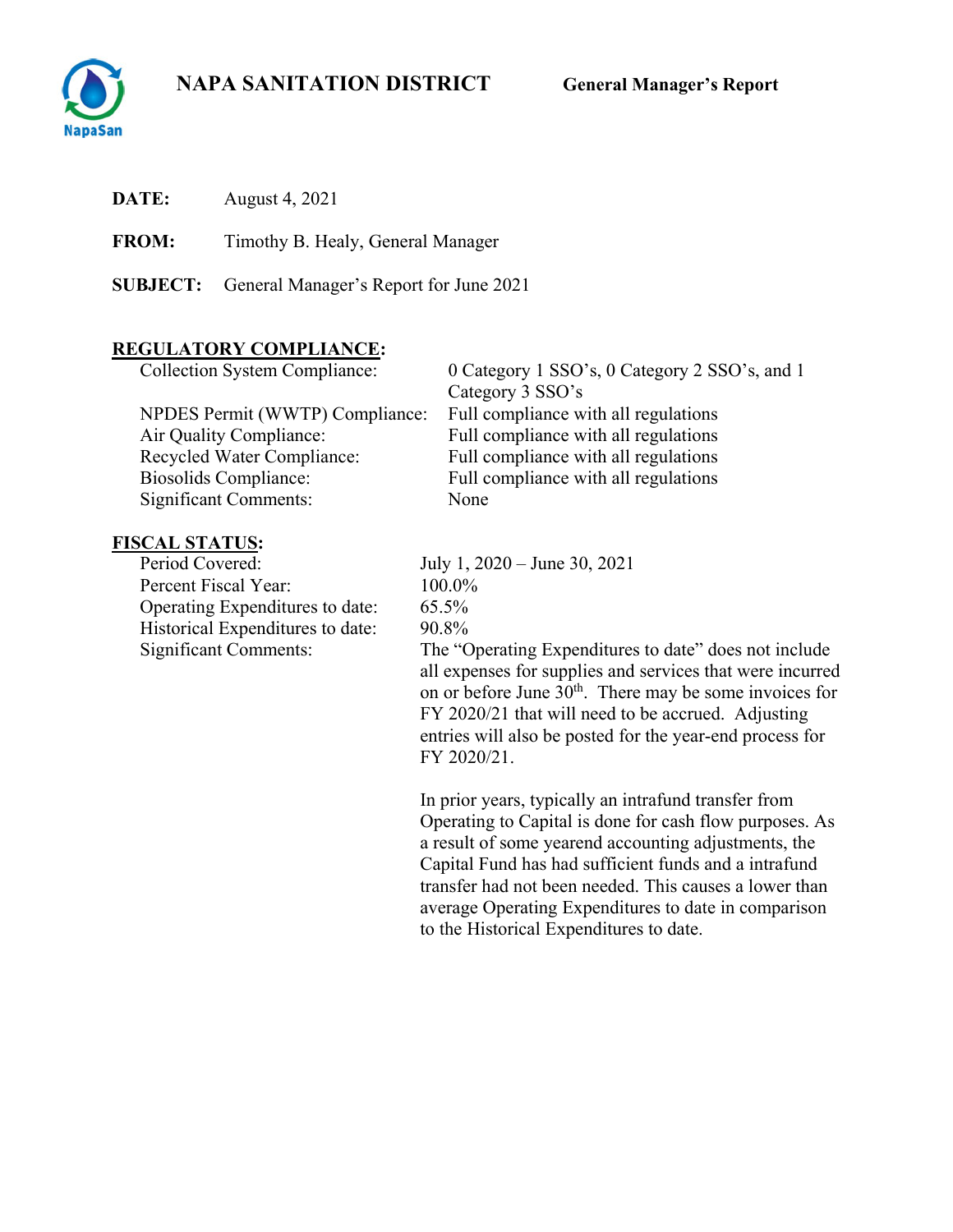August 4, 2021 Page 2

### **PERSONNEL:**

Significant events for the month of June 2021 in the Human Resources Department:

| New Hires:   | None                                                                  |
|--------------|-----------------------------------------------------------------------|
| Separations: | None                                                                  |
| Promotions:  | None                                                                  |
|              | Recruitment Activities: Recruitment began for Plant Attendant vacancy |
| Injuries:    | Insect sting allergic reaction $-$ one day off work                   |

#### **COLLECTIONS:**

Significant events for the month of June 2021 in Collection System Maintenance include:

- The District had 0 Category 1 Sanitary Sewer Overflows (SSO's), 0 Category 2 SSO's and 1 Category 3 SSO's during the month. (A Category 1 is defined as an SSO that reached a drainage channel and/or surface water or; an SSO that reached a storm drainpipe that was not fully recovered and returned to the sanitary sewer system. A Category 2 is defined as an SSO that is equal to or greater than 1,000 gallons that did not reach a surface water. A Category 3 is defined as an SSO that is less than 1,000 gallons that did not reach a surface water. These are usually minor overflows of less than 10 gallons from cleanouts on District laterals that are cleaned by our crews.)
- The repair crew installed 2 cleanouts and repaired 1 cleanout. They also lined 3 Laterals. Additionally, the service response/programs crew completed 137 work orders in support of the grease and odor control program, responded to 33 customer requests for service (13 were NSD problem) and closed out 301 mark and locate request tickets.
- The preventative maintenance crews ran work orders on 112 laterals, cleaned approximately 48,156.4 feet of main line and CCTV inspected 101 laterals. In addition, the CCTV truck televised 26,640 feet of mainline.

#### **TREATMENT PLANT:**

Significant events for the month of June 2021 in the Treatment Plant Department:

#### Plant Operations:

- For June 2021, the plant's influent flow was 172.1 MG as compared to last year flow for June 2020 of 166.7 MG
- There was 0.00" rainfall for June 2021 (Carneros Rainfall Center) as compared to 0.00" rainfall for June 2020.
- Pond 4 end of the month recorded level reading was 45.53".
- By the end of June 1,932 ACFT or 52% of the influent flow was treated and distributed as recycled water.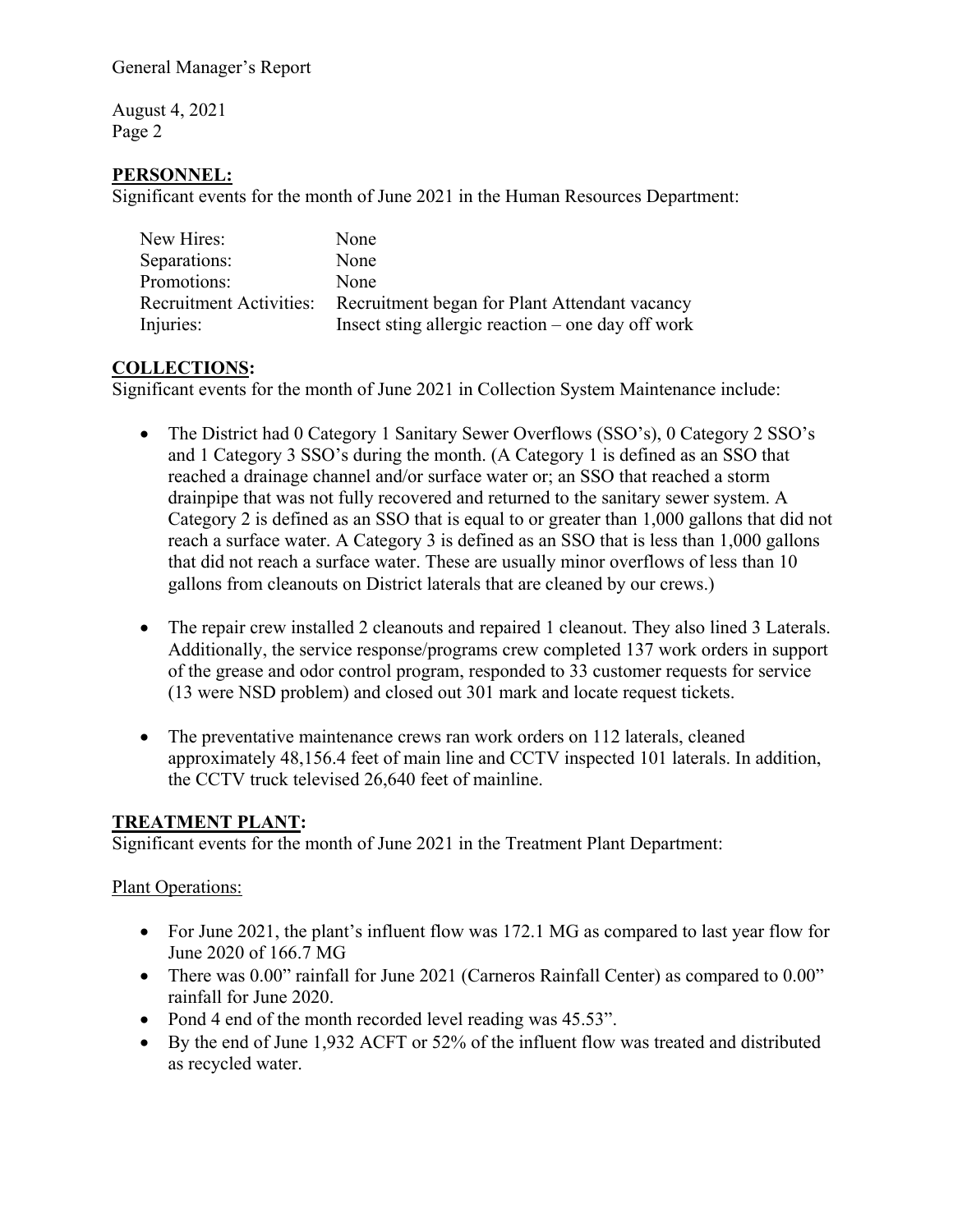General Manager's Report

August 4, 2021 Page 3

### Power Consumption and Production:

- June 2021 power purchased from PG&E was 467 MWH in comparison to June 2020 purchase of 355 MWH.
- Cogeneration unit ran 719 of 720 hours for the month 99.86% uptime, averaging 377.63 Kw, producing 286 MWH of energy
- Solar generation in June 2021 was 196 MWH, compared to 191 MWH in May and 213 MWH in June 2020.

#### Maintenance:

Significant events for the month of June 2021:

### Process Maintenance

- Cogeneration unit monthly emission test in compliance with BAAQMD permit
- $\bullet$  Belt press #3/replaced pressure belt
- Replaced sample pump for hazardous gas system for Primary Clarifier #2
- Filter air compressor #1/replaced oil cooler and inlet modulating valve
- Standby generators/replaced DVR's with CDVR's
- Replaced unloader solenoid valves on plant air compressors
- Belt Press polymer pumps/replaced check valves and solenoid valves
- Replaced Headworks air compressor
- Recycle station exhaust fan/replaced pulley assembly
- Replaced belt press polymer dilution tank level transducer

#### **Projects**

- Installed new flow meter transmitter at filter influent and rescaled to 20 MGD
- Recertified elevators with state of California

#### **Standby Power**

- Plant generators operational testing only
- Riverpark ran in standby mode for 15 minutes, Stonecrest and West Napa operational testing only

#### Influent Pumps

• All pumps operational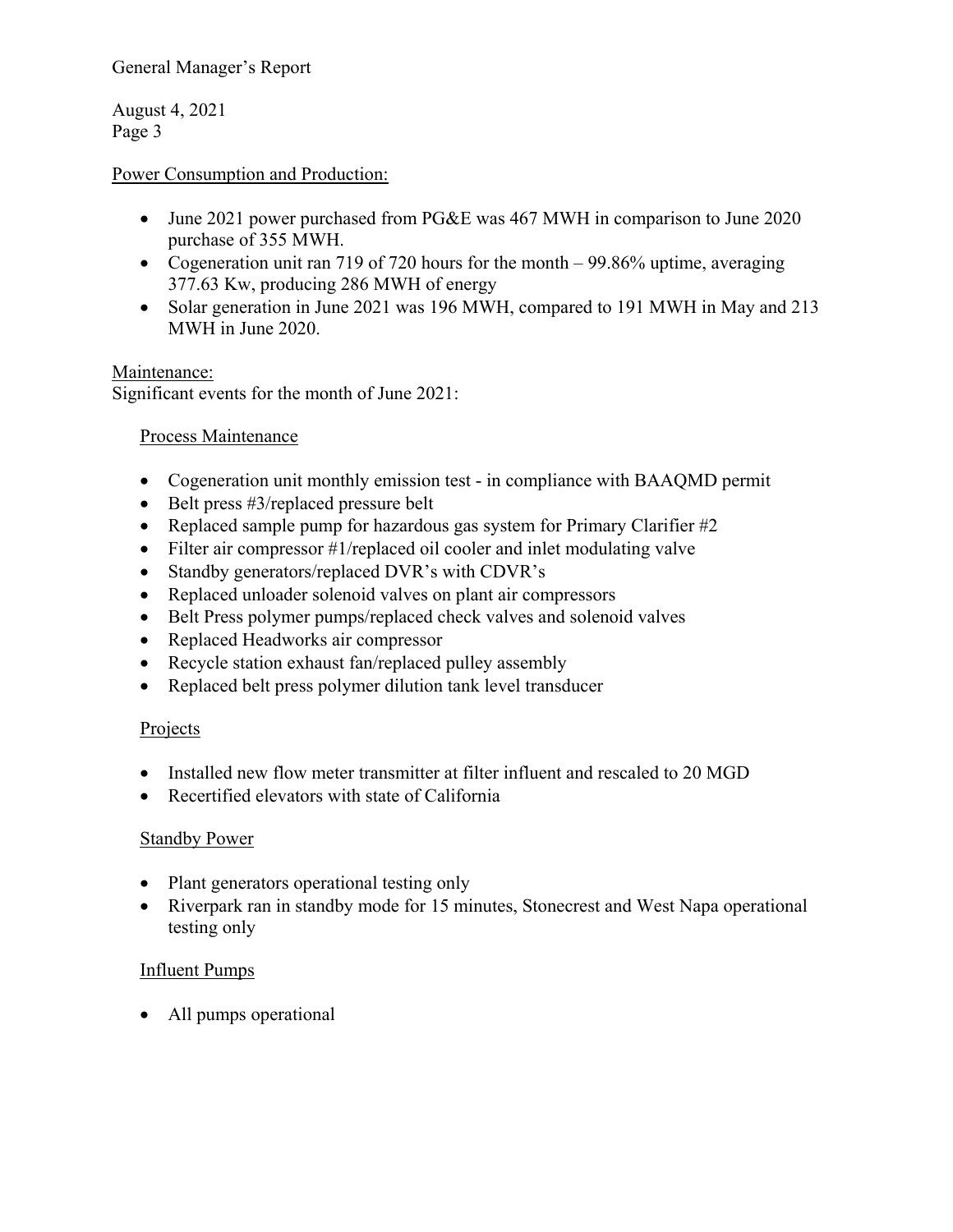General Manager's Report

August 4, 2021 Page 4

Laboratory:

### **Effluent (EFF-001) Summary**

There was no **Effluent** discharge during the month of June 2021.

### **Influent (INF-001) Summary**

Monthly **Influent** monitoring of all parameters occurred at the required frequencies. The following were notable sampling events:

• June 1, 2021: Metals, Mercury, Cyanide

## **RECYCLING:**

Significant events in the Recycling Department for June 2021 include:

- Recycled water delivered for the month of June 2021 was (210.331 million gallons), as compared to June 2020 (140.271 million gallons) is higher from the previous year due to vineyard, trucked water and district use. Delivered recycled water volume represents the sum of all use site flow meter consumption values.
- Staff continued land application of biosolids at Jameson Reuse Site.
- Staff approved the connection of three new recycled water connections. One in the MST area and two in the LCWD area.

## **POLLUTION PREVENTION:**

Significant events in the Pollution Prevention and Outreach Division for June 2021 include:

- Staff continued to conduct outreach regarding the Browns Valley Trunk Project. Weekly email and text updates as well as weekly website updates were made to keep residents up to date regarding construction activities.
- Staff continued to conduct outreach for the summer 2021 Collection System Rehabilitation Project.
- Staff had a booth at the last Saturday Farmers Market in June. The focus for the event was proper grease disposal and staff gave many residents grease scrapers and grease buddy containers.
- Staff continued participation in local and regional group meetings such as the Bay Area Pollution Prevention Group, the Environmental Education Coalition of Napa County, and Baywork.
- NapaSan continues to promote the safe medication disposal program. The total amount of unneeded medications collected since the drug takeback program began in September 2010 is 25,784.2 pounds.

 $\bullet$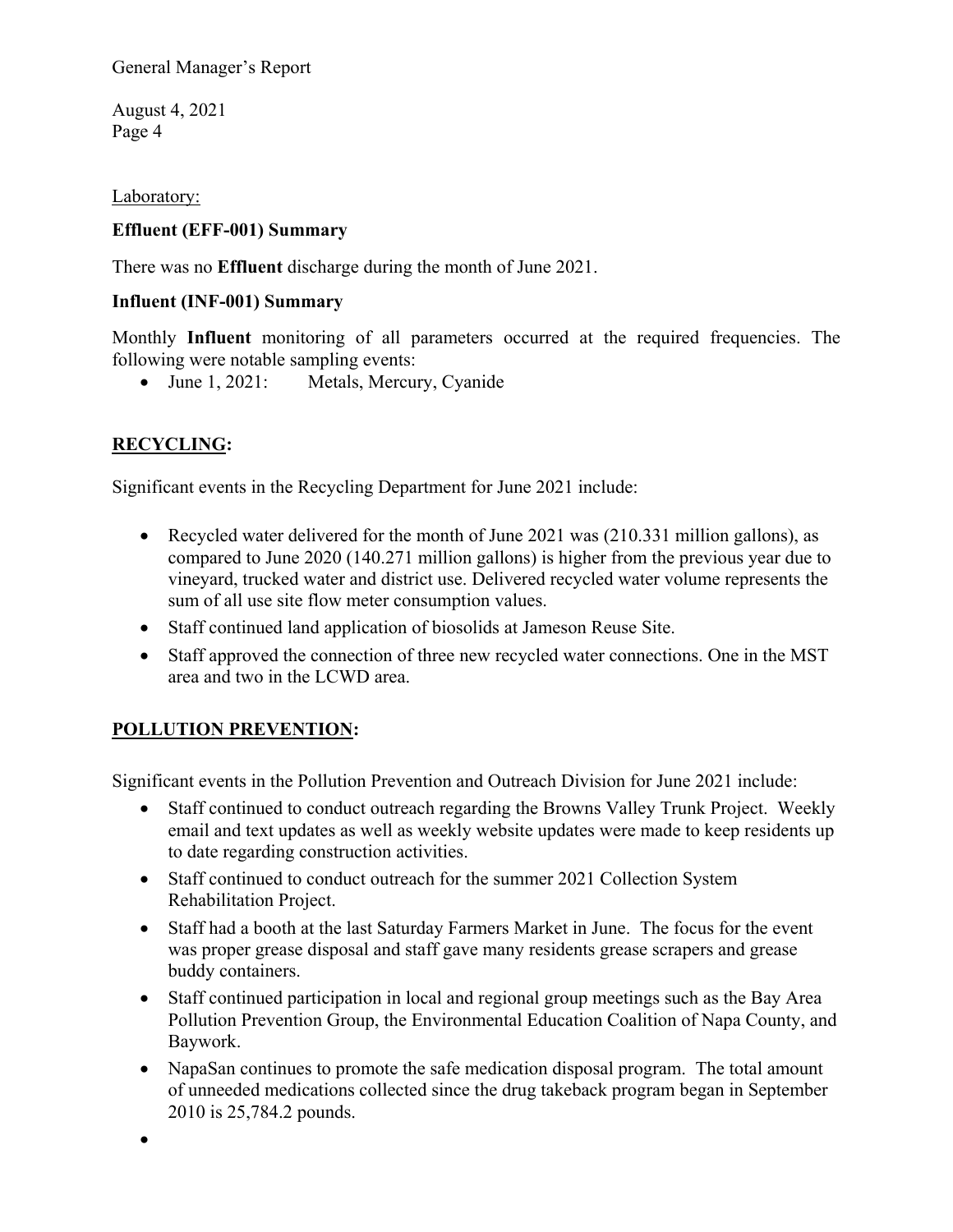General Manager's Report

August 4, 2021 Page 5

## **ENGINEERING / CAPITAL PROJECTS / DEVELOPMENT:**

Significant events occurring in the Engineering Division for June 2021 include:

- Consultants and staff continued work on the CMMS implementation.
- Contractor continued construction of the Browns Valley Trunk Project.
- Contractor continued construction of the West Napa Pump Station Project.
- Contractor continued construction of the 2020 Collection System Rehabilitation Project.
- Contractor continued construction of the 2021 Collection System Rehabilitation Project.
- Contractor continued construction of the 66-inch Trunk Sewer Rehabilitation Project.
- Contractor continued construction of the Pond Levee Maintenance Project.
- Contractor completed construction of the Sanitary Sewer Manhole Adjustment Project, Phase X.
- Contractor continued construction of the 2021 Treatment Plant Improvements Project.
- Consultant continued working on the Wastewater Treatment Plant Master Plan.
- Staff reviewed 34 sets of development plans and deemed 15 sets of plans complete. The approved plans consisted of 9 residential dwellings, 2 commercial buildings, 1 residential lateral, 2 recycled water laterals and 1 tenant improvement.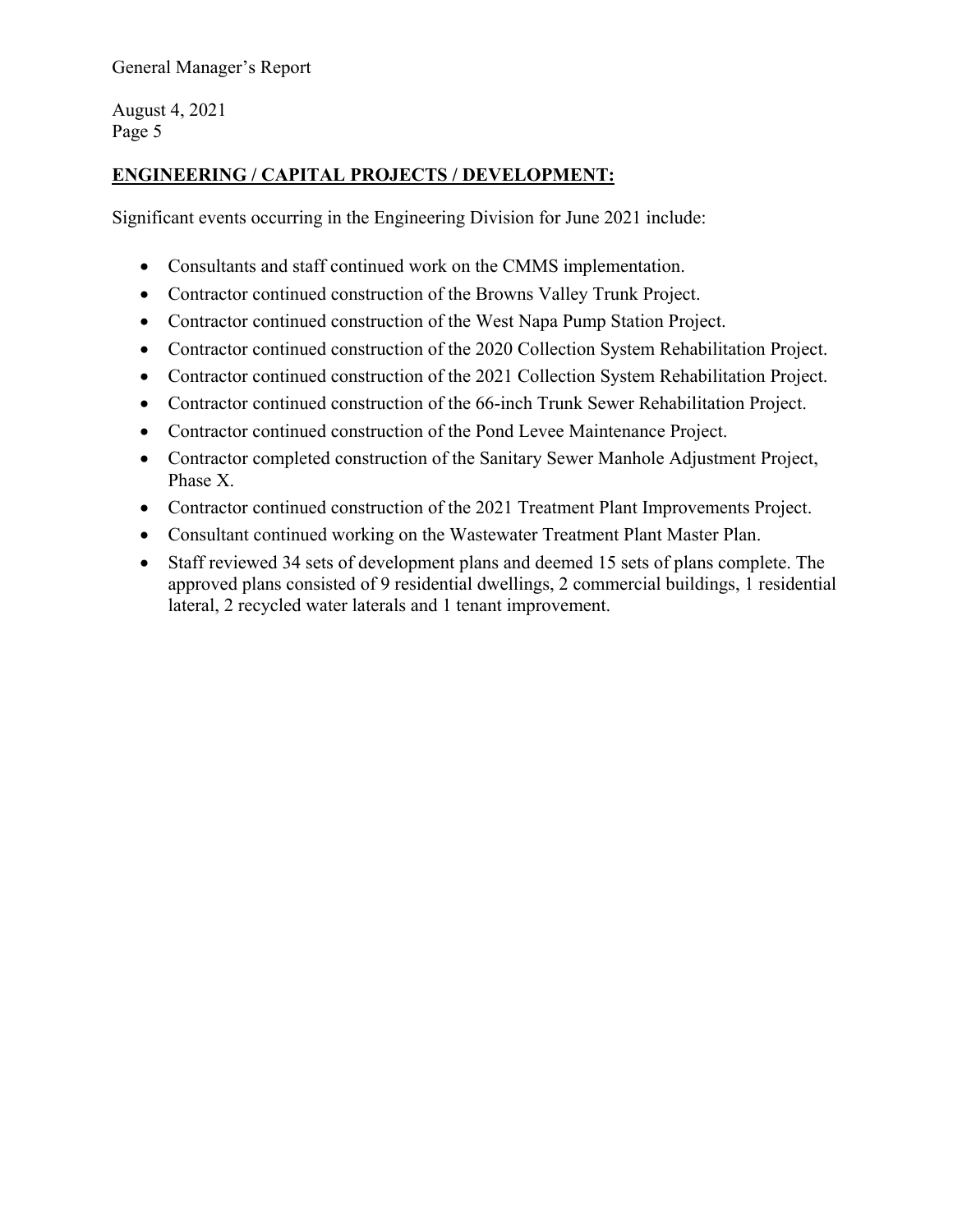|                                         | FY 20/21      |                              | <b>Expenditures</b> | <b>Committed</b> | Remaining                     | Percent          |
|-----------------------------------------|---------------|------------------------------|---------------------|------------------|-------------------------------|------------------|
| <b>Expenditures</b>                     | <b>Budget</b> | <b>Encumbrances</b>          | to date             | to date          | <b>Balance</b>                | <b>Committed</b> |
| <b>Operating</b>                        |               |                              |                     |                  |                               |                  |
| Salaries & Benefits                     | \$9,590,300   | \$0                          | \$9,167,368         | \$9,167,368      | \$422,932                     | 95.6%            |
| Services & Supplies                     | 6,428,900     | 3,858                        | 5,616,018           | 5,619,876        | 809,024                       | 87.4%            |
| Taxes                                   | 42,400        |                              | 35,549              | 35,549           | 6,851                         | 83.8%            |
| Debt Service                            | 4,588,000     | $\qquad \qquad \blacksquare$ | 4,585,752           | 4,585,752        | 2,248 $(1)$                   | 100.0%           |
| <b>Intrafund Transfers</b>              | 9,000,000     |                              |                     |                  | 9,000,000                     | 0.0%             |
| <b>Total Operating:</b>                 | \$29,649,600  | \$3,858                      | \$19,404,687        | \$19,408,545     | \$10,241,055<br>$\binom{2}{}$ | 65.5%            |
| <b>Capital</b>                          |               |                              |                     |                  |                               |                  |
| Bldgs/Improvements & Equip              | \$65,903,450  | \$21,763                     | \$38,915,627        | \$38,937,390     | $$26,966,060$ (3)             | 59.1%            |
| <b>Intrafund Transfers</b>              | 1,992,000     |                              | 1,698,056           | 1,698,056        | 293,944                       | 85.2%            |
| <b>Total Capital:</b>                   | \$67,895,450  | \$21,763                     | \$40,613,683        | \$40,635,446     | \$27,260,004                  | 59.9%            |
| <b>Grand Total Expenditures:</b>        | \$97,545,050  | \$25,621                     | \$60,018,370        | \$60,043,991     | \$37,501,059                  | 61.6%            |
|                                         | FY 20/21      |                              | <b>Revenues</b>     | <b>Revenues</b>  | <b>Unposted</b>               | Percent          |
| <b>Revenues</b>                         | <b>Budget</b> | <b>Encumbrances</b>          | to date             | posted to date   | Revenue                       | <b>Posted</b>    |
| <b>Operating</b>                        |               |                              |                     |                  |                               |                  |
| Use of Money/Property                   | \$325,000     |                              | \$423,564           | \$423,564        | $(598, 564)$ (4)              | 130.3%           |
| <b>Charges for Services</b>             | 32,433,000    |                              | 32,582,634          | 32,582,634       | (149, 634)                    | 100.5%           |
| <b>Miscellaneous Revenues</b>           | 62,000        |                              | 122,379             | 122,379          | (60, 379)                     | 197.4%           |
| Donations/Contributions (Capital Labor) |               |                              | 781,555             | 781,555          | $(781, 555)$ (5)              | N/A              |
| <b>Total Operating:</b>                 | \$32,820,000  |                              | \$33,910,132        | \$33,910,132     | ( \$1,090,132)                | 103.3%           |
| Capital                                 |               |                              |                     |                  |                               |                  |
| Use of Money/Property                   | \$0           |                              | \$1,022             | \$1,022          | (51,022)                      | N/A              |
| <b>Capacity Charges</b>                 | 1,992,000     |                              | 1,324,411           | 1,324,411        | 667,589                       | 66.5%            |
| Bond/Loan Proceeds                      | 27,249,900    |                              | 14,863,606          | 14,863,606       | 12,386,294                    | 54.5%            |
| Sale of Assets                          | 25,000        |                              | 308,666             | 308,666          | (283,666)                     | 1234.7%          |
| Miscellaneous Revenues                  | 5,000         |                              | 2,000               | 2,000            | 3,000                         | 40.0%            |
| <b>Intrafund Transfers</b>              | 10,992,000    |                              | 1,698,056           | 1,698,056        | 9,293,944                     | 15.4%            |
| <b>Total Capital:</b>                   | \$40,263,900  |                              | \$18,286,143        | \$18,286,143     | \$21,977,757                  | 45.4%            |

| <b>Grand Total Revenue:</b>                                                                                                                                                                                                     | \$73.083.900 | S52.196.275                                                                   | S52.196.275 | \$20,887,625 | 71.4% |
|---------------------------------------------------------------------------------------------------------------------------------------------------------------------------------------------------------------------------------|--------------|-------------------------------------------------------------------------------|-------------|--------------|-------|
|                                                                                                                                                                                                                                 |              | Series 2012A's and 2017's principal/interest payments are made in Jul and Jan |             |              |       |
| Cash on Hand as of 06/30/21                                                                                                                                                                                                     | \$27,332,429 | Includes Debt Service and Intrafund Transfers; otherwise is 92.6%             |             |              |       |
| **excluding Debt Service restricted funds                                                                                                                                                                                       |              | See Capital Project Status report for details                                 |             |              |       |
| $5/31/21$ -Effective Rate of Return = 0.93%                                                                                                                                                                                     |              | Includes \$100,000 Somky Lease Termination Fee not budgeted                   |             |              |       |
| $\sim$ . The set of the set of the set of the set of the set of the set of the set of the set of the set of the set of the set of the set of the set of the set of the set of the set of the set of the set of the set of the s |              | In-house Labor for Capital Projects (Contra acct for Salaries)                |             |              |       |

Please note June effective rate of return not available at time of report.

6. Includes Sale of a portion of Jamieson Canyon Property to CalTrans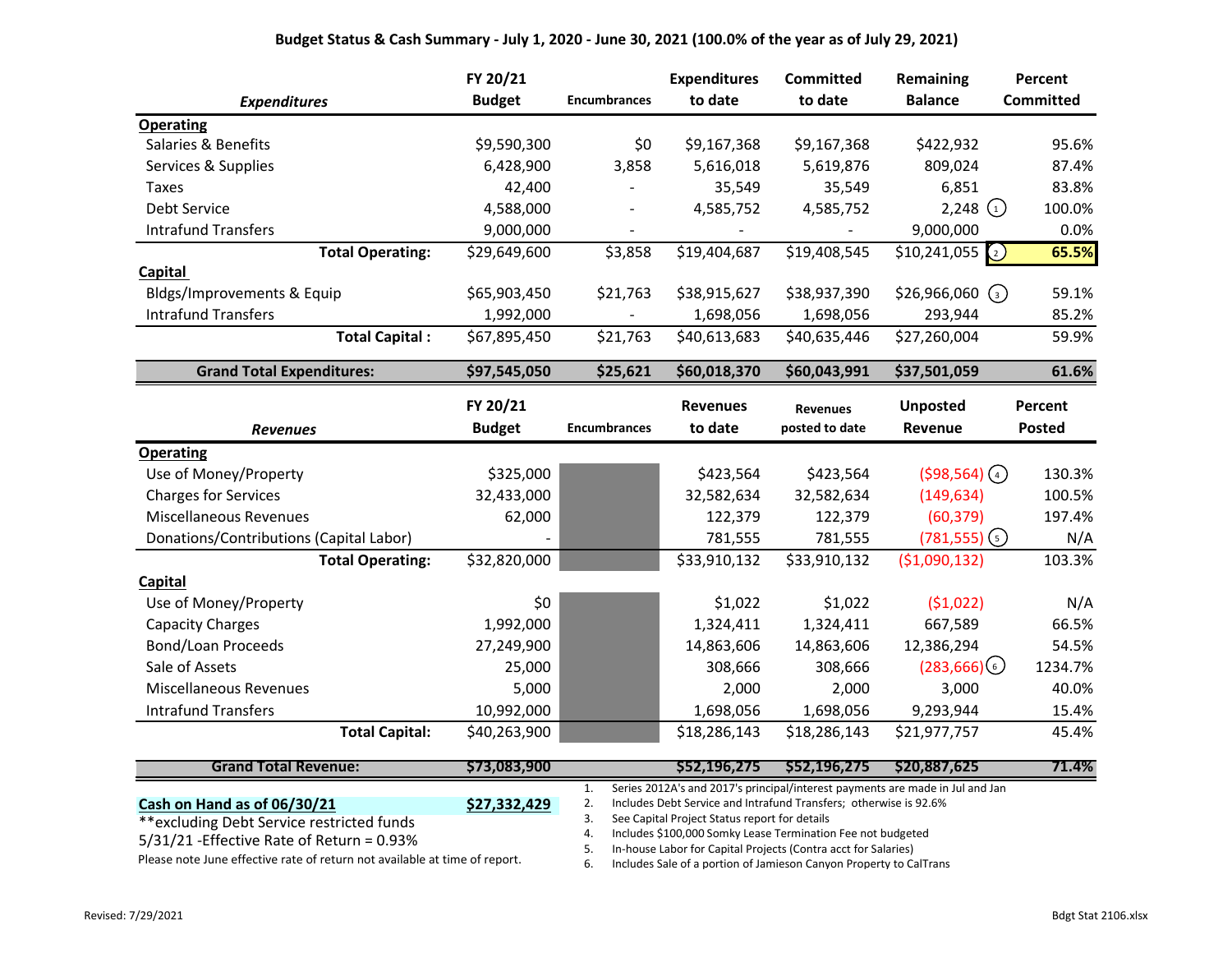

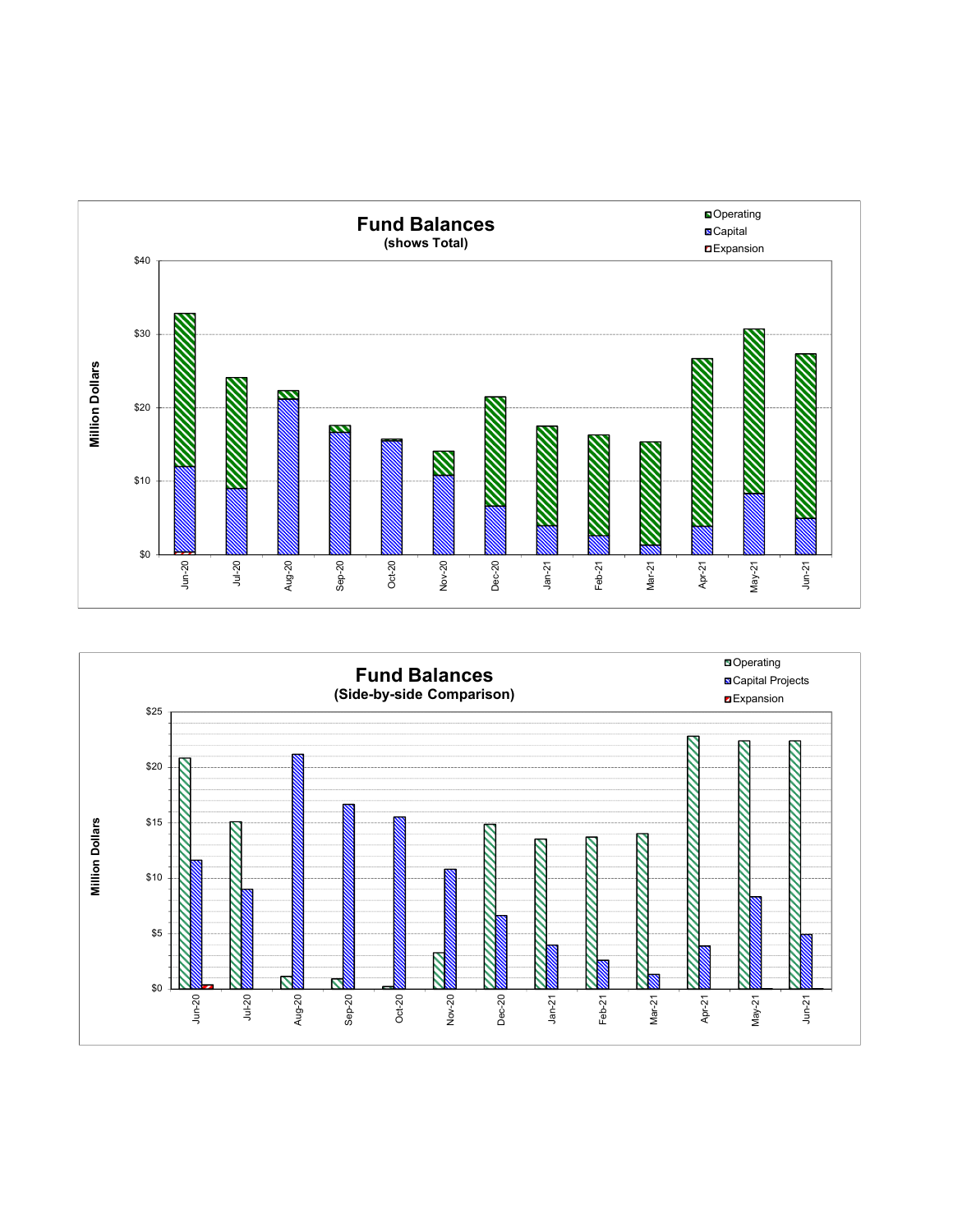





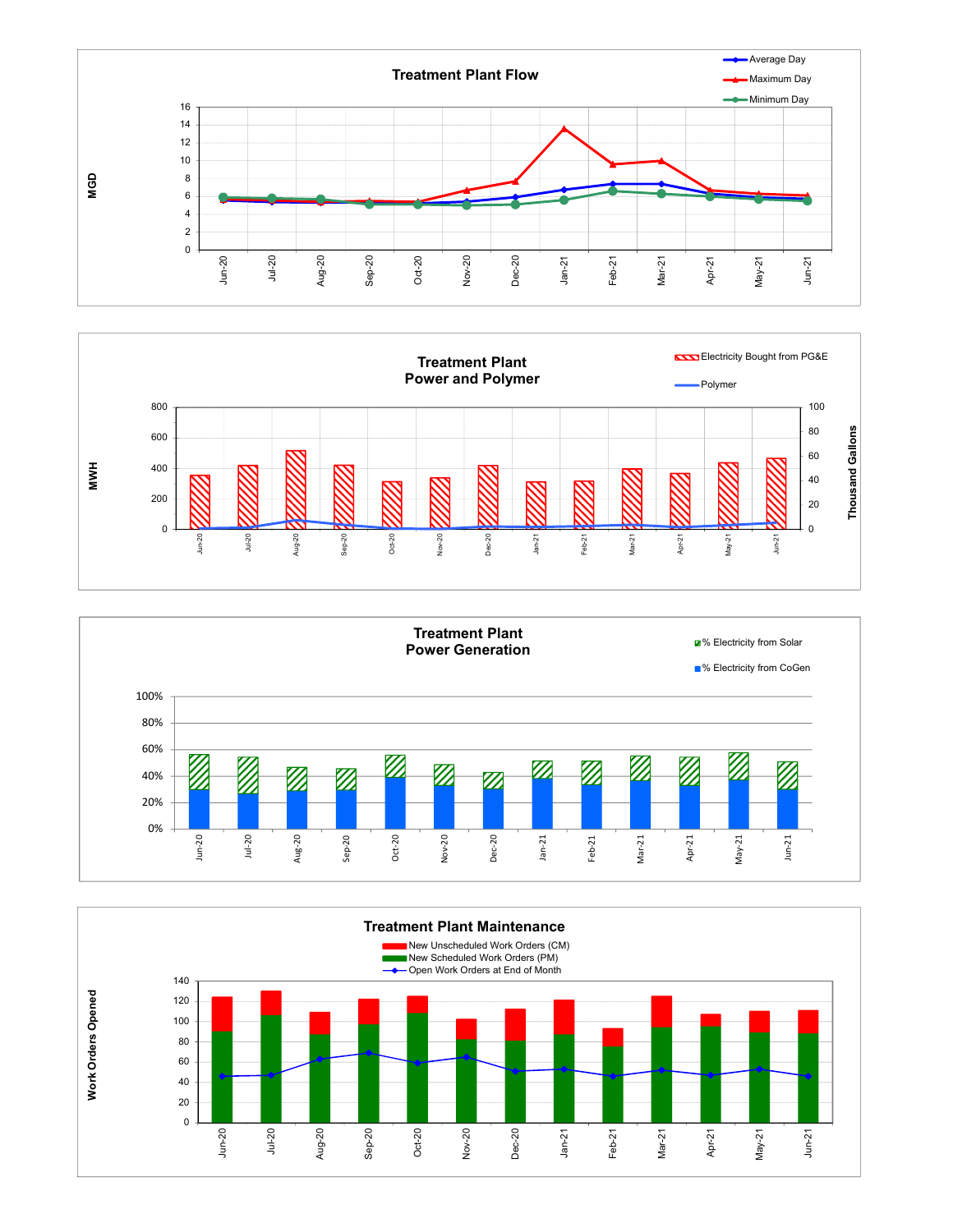





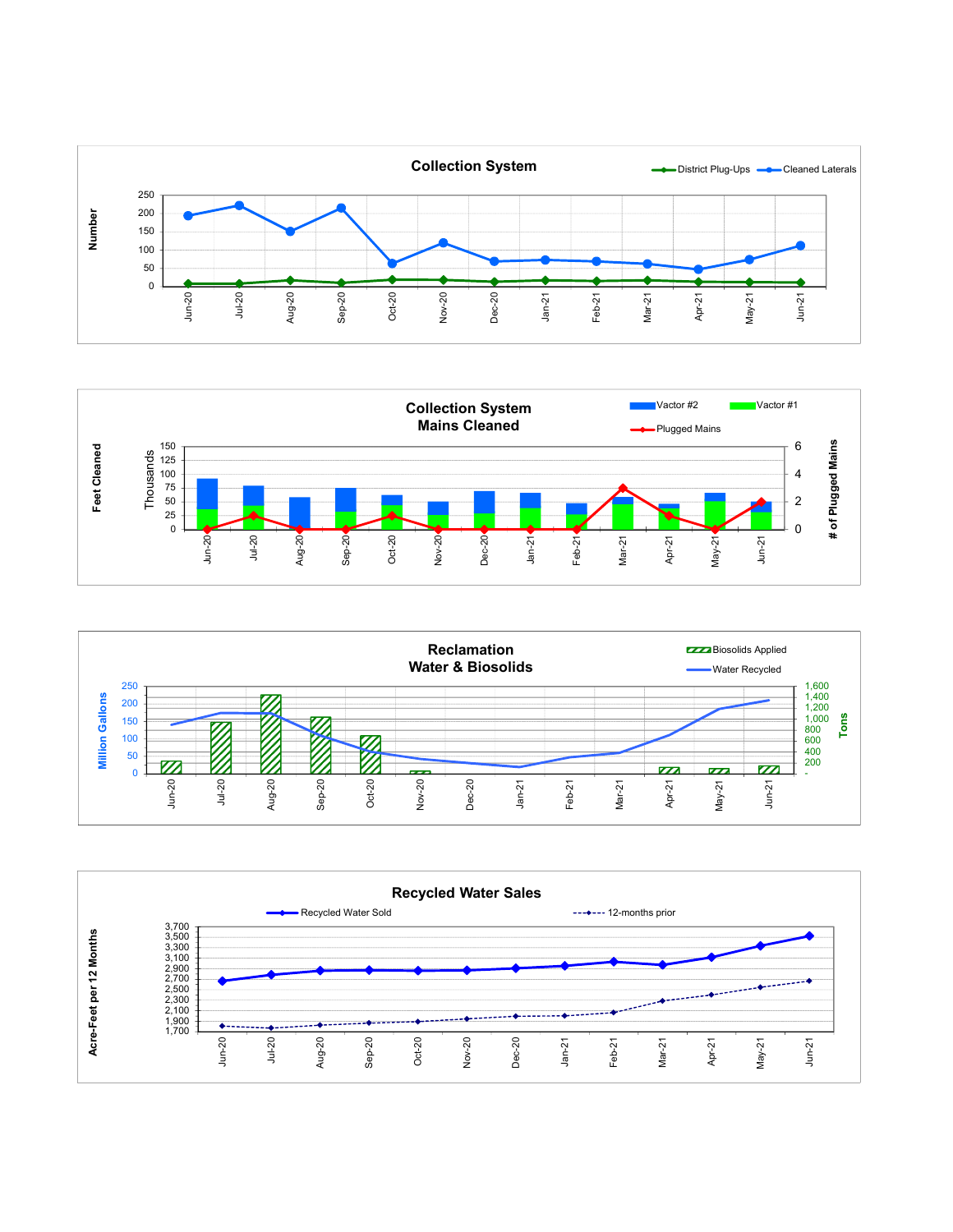| <b>CATEGORY</b>                                      | <b>Jun-20</b> | <b>Jul-20</b> | Aug-20 | Sep-20 | <b>Oct-20</b> | <b>Nov-20</b> | <b>Dec-20</b>  | Jan-21 | Feb-21 |
|------------------------------------------------------|---------------|---------------|--------|--------|---------------|---------------|----------------|--------|--------|
| (Thousand Dollars)                                   |               |               |        |        |               |               |                |        |        |
| 7800<br>7850                                         | 20,841        | 15,104        | 1,143  | 924    | 231           | 3.270         | 14,872         | 13,536 | 13,713 |
| <b>Subtotal Operating</b>                            | 20,841        | 15,104        | 1,143  | 924    | 231           | 3,270         | 14,872         | 13,536 | 13,713 |
| <b>Capital Improvement Projects</b><br>Debt Proceeds | 11,626        | 9,009         | 21,179 | 16,674 | 15,526        | 10,816        | 6,622          | 3,967  | 2,599  |
| <b>Subtotal Capital</b>                              | 11,626        | 9,009         | 21,179 | 16,674 | 15,526        | 10,816        | 6,622          | 3,967  | 2,599  |
| <b>Total Discretionary Funds</b>                     | 32,467        | 24,113        | 22,322 | 17,598 | 15,757        | 14,086        | 21,494         | 17,503 | 16,312 |
| Expansion Fund (Restricted)                          | 378           | ۰             |        |        |               |               |                |        |        |
| <b>Total Restricted Funds</b>                        | 378           | ۰             |        |        |               | ۰             | $\blacksquare$ |        |        |
| <b>TOTAL ALL FUNDS</b>                               | 32,845        | 24,113        | 22,322 | 17,598 | 15,757        | 14,086        | 21.494         | 17,503 | 16,312 |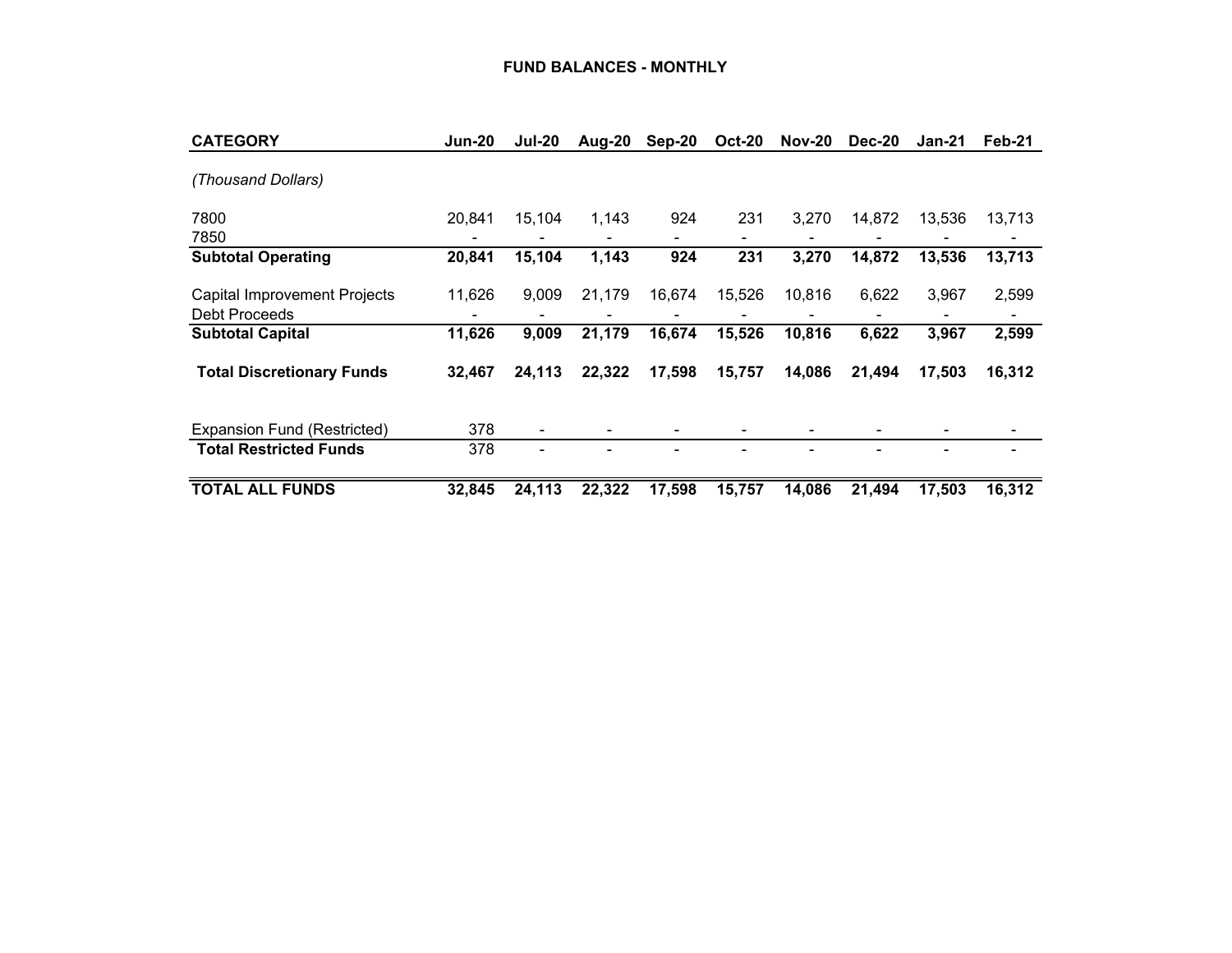#### **DEVELOPMENT WORKLOAD - MONTHLY**

| <b>CATEGORY</b>                     | <b>Jun-20</b>   |                 |                         |                         |                         |                          | Jul-20 Aug-20 Sep-20 Oct-20 Nov-20 Dec-20 Jan-21 Feb-21 |                         |                         | <b>Mar-21</b>           | Apr-21                  | May-21          | <b>Jun-21</b>             |
|-------------------------------------|-----------------|-----------------|-------------------------|-------------------------|-------------------------|--------------------------|---------------------------------------------------------|-------------------------|-------------------------|-------------------------|-------------------------|-----------------|---------------------------|
| <b>Phone Requests</b>               |                 |                 |                         |                         |                         |                          |                                                         |                         |                         |                         |                         |                 |                           |
| Maps/Drawings                       | $\overline{7}$  | 1               | 4                       | $\overline{\mathbf{c}}$ | $\overline{2}$          | $\overline{2}$           | 1                                                       | 1                       | 1                       | 3                       | 4                       | 4               | 1                         |
| <b>Lateral Permits</b>              |                 |                 |                         |                         |                         |                          |                                                         |                         |                         | 0                       |                         |                 |                           |
| <b>Policy Questions</b>             | 3               | 3               | 1                       | 3                       | $\mathbf 1$             | 1                        | 0                                                       | $\overline{2}$          | $\overline{2}$          | $\mathbf 1$             |                         |                 | $\overline{2}$            |
| <b>Development Questions</b>        | 45              | 31              | 48                      | 45                      | 30                      | 38                       | 42                                                      | 26                      | 36                      | 37                      | 64                      | 65              | 75                        |
| Miscellaneous                       | $\overline{7}$  | $6\phantom{1}$  | 13                      | 14                      | 11                      | 8                        | $6\phantom{1}$                                          | $\overline{4}$          | 8                       | 3                       | 10                      | 13              | 14                        |
| <b>TOTAL</b>                        | 62              | 41              | 66                      | 64                      | 44                      | 49                       | 49                                                      | 33                      | 47                      | 44                      | 78                      | 82              | 92                        |
| <b>Counter Requests</b>             |                 |                 |                         |                         |                         |                          |                                                         |                         |                         |                         |                         |                 |                           |
| Maps/Drawings                       |                 |                 |                         |                         |                         |                          |                                                         |                         |                         |                         |                         |                 |                           |
| <b>Lateral Permits</b>              | 10              | 15              | 8                       | $\overline{7}$          | 13                      | 13                       | $\overline{7}$                                          | 10                      | $6\phantom{1}$          | 10                      | 5                       | $\,6$           | $\overline{7}$            |
| <b>Policy Questions</b>             |                 |                 |                         |                         |                         | $\overline{\phantom{a}}$ |                                                         |                         |                         |                         |                         |                 |                           |
| <b>Development Questions</b>        |                 | $\overline{c}$  |                         |                         |                         | 3                        |                                                         |                         |                         |                         | $\overline{2}$          | 1               | -1                        |
| Miscellaneous                       |                 |                 |                         |                         |                         |                          |                                                         |                         |                         |                         |                         |                 |                           |
| <b>TOTAL</b>                        | 10              | $\overline{17}$ | $\overline{\mathbf{8}}$ | $\overline{\mathbf{7}}$ | 13                      | 16                       | $\overline{\mathbf{7}}$                                 | 10                      | $\overline{\mathbf{6}}$ | 10                      | $\overline{\mathbf{7}}$ | $\overline{7}$  | $\overline{\mathbf{8}}$   |
| <b>Initial Request (Referrals)</b>  | 8               | 6               | 17                      | 10                      | 8                       | 15                       | $\boldsymbol{9}$                                        | 14                      | 9                       | 13                      | 13                      | 26              | 18                        |
| <b>Connection Permits Issued</b>    |                 |                 |                         |                         |                         |                          |                                                         |                         |                         |                         |                         |                 |                           |
| <b>Residential Permits</b>          | 10              | 6               | 6                       | 10                      | $\overline{c}$          | $6\phantom{1}6$          | 11                                                      | 4                       | 5                       | 1                       | $\overline{7}$          | 8               | 10                        |
| <b>Commercial Permits</b>           | $\mathbf{1}$    | 6               | $\mathbf{1}$            | $\overline{1}$          | $\mathbf{1}$            | 5                        | $6\phantom{1}$                                          | $\mathbf{1}$            | 3                       | 4                       | $\overline{7}$          | 3               | 5                         |
| <b>Industrial Permits</b>           |                 |                 |                         |                         |                         |                          |                                                         |                         |                         |                         |                         |                 |                           |
| <b>TOTAL PERMITS</b>                | 11              | 12              | $\overline{\mathbf{7}}$ | 11                      | $\overline{\mathbf{3}}$ | $\overline{11}$          | 17                                                      | $\overline{\mathbf{5}}$ | $\overline{\mathbf{8}}$ | $\overline{\mathbf{5}}$ | 14                      | 11              | 15                        |
| <b>Residential Units</b>            | 16              | $6\phantom{1}6$ | 5                       | 10                      | 13                      | 13                       | 15                                                      | 38                      | 3                       | $\mathbf{1}$            | 8                       | $\mathbf{3}$    | $\overline{7}$            |
| <b>Commercial Units</b>             | 20              | 6               | 1                       | $\mathbf{1}$            | $\mathbf{1}$            | $\blacksquare$           | $\overline{\mathcal{A}}$                                | 3                       | $\overline{c}$          | $\overline{c}$          | $\overline{2}$          | $\overline{2}$  | $\mathbf{1}$              |
| <b>TOTAL UNITS</b>                  | $\overline{36}$ | $\overline{12}$ | $\overline{6}$          | $\overline{11}$         | $\overline{14}$         | 13                       | $\overline{19}$                                         | 41                      | $\overline{5}$          | $\overline{\mathbf{3}}$ | 10                      | $\overline{5}$  | $\overline{\mathbf{8}}$   |
| <b>Annexations</b>                  |                 |                 |                         |                         |                         |                          |                                                         |                         |                         |                         |                         |                 |                           |
| Submitted                           |                 | $\sqrt{2}$      |                         |                         |                         | $\mathbf 1$              |                                                         | $\mathbf 1$             | $\mathbf 1$             |                         | $\mathbf{1}$            | $\overline{2}$  |                           |
| Acreage                             |                 | 18.2            |                         |                         |                         | 36.06                    | $\overline{a}$                                          | 8.50                    | 293                     |                         | 24.00                   | 4.6             |                           |
| <b>Plans Reviewed</b>               |                 |                 |                         |                         |                         |                          |                                                         |                         |                         |                         |                         |                 |                           |
| Subdivisions/Sites                  |                 |                 |                         |                         |                         |                          |                                                         |                         |                         |                         |                         |                 |                           |
| <b>First Submittal</b>              | 12              | 12              | 9                       | 8                       | 5                       | 8                        | 8                                                       | 1                       | 6                       | 5                       | 13                      | 8               | 11                        |
| <b>Second Submittal</b>             | 10              | 11              | $\overline{\mathbf{4}}$ | 10                      | $\mathbf{1}$            | 8                        | $\boldsymbol{9}$                                        | $\mathbf{1}$            | $\mathbf{1}$            | $\mathbf{1}$            | $\,6$                   | 6               | $\overline{7}$            |
| <b>Third Submittal</b>              | 8               | 4               | 6                       | 8                       | $\overline{7}$          | 5                        | 8                                                       | $\overline{\mathbf{4}}$ | 3                       | 1                       | $\overline{2}$          | 6               | $\mathbf 5$               |
| <b>Building/Tenant Improvements</b> |                 |                 |                         |                         |                         |                          |                                                         |                         |                         |                         |                         |                 |                           |
| <b>First Submittal</b>              | 9               | $\mathbf 5$     | $\boldsymbol{9}$        | $\overline{\mathbf{c}}$ | $\overline{\mathbf{4}}$ | $\overline{7}$           | $\,6$                                                   | 6                       | $\mathbf{1}$            | 5                       | 10                      | 4               | 5                         |
| <b>Second Submittal</b>             | 10              | 4               | $\mathbf 5$             | $\overline{\mathbf{4}}$ | 3                       | $\mathbf{1}$             | $\overline{4}$                                          | $\overline{2}$          | 6                       | $\mathbf{1}$            | 5                       | $\mathbf 1$     | $\ensuremath{\mathsf{3}}$ |
| <b>Third Submittal</b>              | 8               | $\mathbf{1}$    | 5                       | 3                       | 3                       | 4                        |                                                         |                         | 6                       | $\overline{2}$          | $\overline{c}$          | $\overline{c}$  | 3                         |
| <b>Miscellaneous Plan Reviews</b>   |                 |                 |                         |                         |                         |                          |                                                         |                         |                         |                         |                         |                 |                           |
| <b>TOTAL PLANS REVIEWED</b>         | 57              | 37              | 38                      | 35                      | 23                      | 33                       | 35                                                      | 14                      | 23                      | 15                      | 38                      | $\overline{27}$ | 34                        |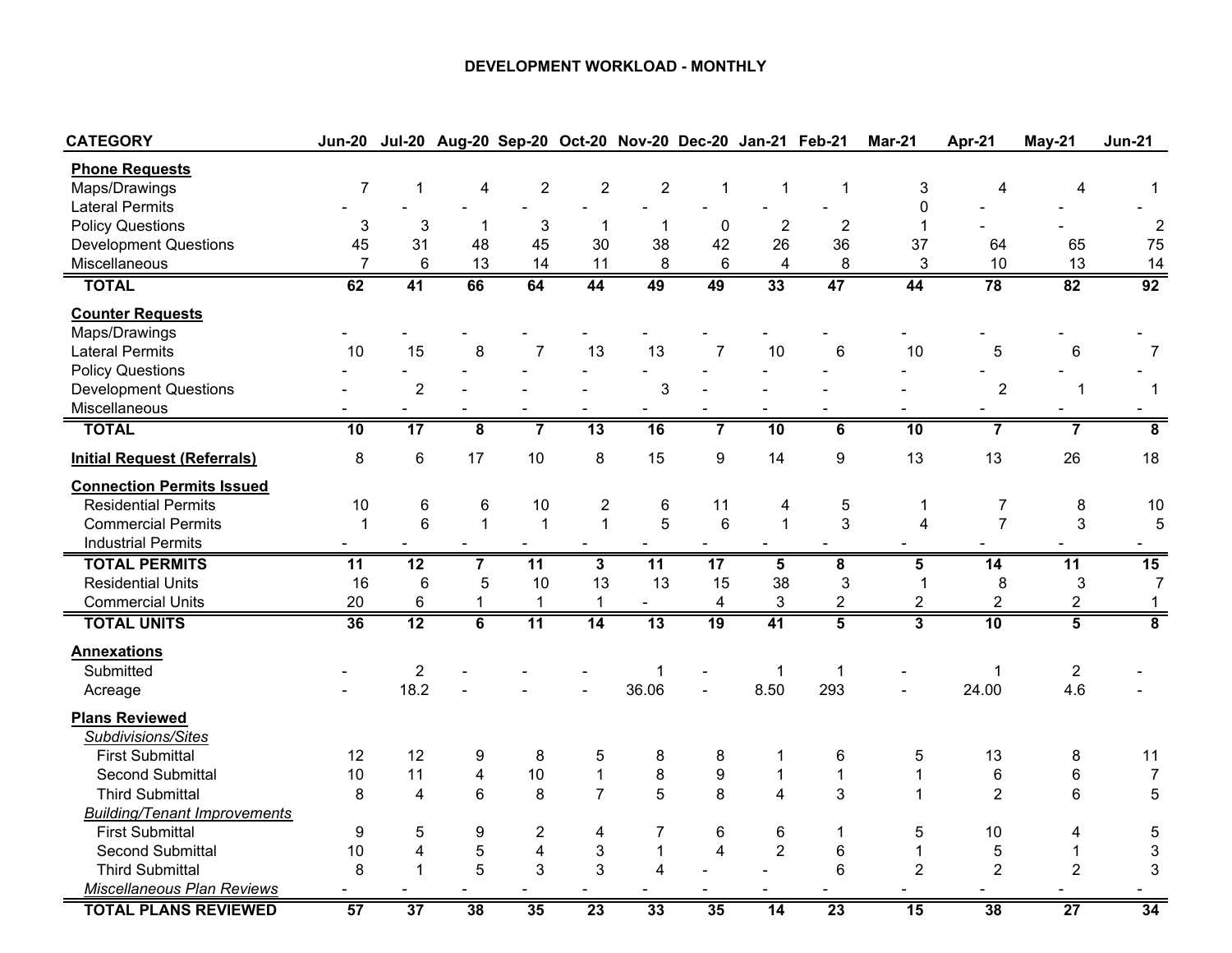#### **INSPECTION WORKLOAD - MONTHLY**

| <b>CATEGORY</b>                    | <b>Jun-20</b> |                | Jul-20 Aug-20 Sep-20 Oct-20 Nov-20 Dec-20 Jan-21 Feb-21 |                |    |    |    |                 |    | <b>Mar-21</b> | Apr-21         | <b>May-21</b> | <b>Jun-21</b> |
|------------------------------------|---------------|----------------|---------------------------------------------------------|----------------|----|----|----|-----------------|----|---------------|----------------|---------------|---------------|
| <b>CONSTRUCTION</b>                |               |                |                                                         |                |    |    |    |                 |    |               |                |               |               |
| <b>Locating Sewers</b>             |               |                |                                                         |                |    |    |    |                 |    |               |                |               |               |
| Permit Processing                  |               |                |                                                         |                |    |    |    |                 |    |               |                |               |               |
| <b>Preconstruction Meetings</b>    |               |                | 2                                                       | 2              |    |    |    |                 |    |               | $\overline{2}$ |               |               |
| Inspections - Mains                | 5             | 2              |                                                         |                |    | 3  | 3  | 2               |    |               |                | 21            | 10            |
| Inspections - Manholes             |               | 6              | 6                                                       | 6              | 5  | 6  | 3  | 4               |    |               | 11             | 8             | 3             |
| Inspections - Laterals             | 9             | 12             | 12                                                      | 8              | 12 | 8  | 9  | 7               | 5  | 12            | 35             | 31            | 18            |
| Inspections - Cleanouts            | 2             | 3              | 5                                                       | 11             | 9  | 13 | 10 | 10              |    | 9             | 21             | 10            |               |
| Inspections - Review Video         | 2             | $\overline{2}$ | 3                                                       | $\overline{2}$ | 4  |    |    |                 | 3  |               |                |               | 3             |
| Demo - Septic Tanks                |               |                |                                                         |                |    |    |    |                 |    |               |                |               |               |
| Demo - Buildings                   |               |                |                                                         |                |    |    |    |                 |    |               |                |               |               |
| <b>Update Record Drawings</b>      |               |                |                                                         |                |    |    |    |                 |    |               |                |               |               |
| <b>TOTAL</b>                       | 18            | 26             | 29                                                      | 29             | 37 | 30 | 26 | 23              | 15 | 22            | 69             | 72            | 38            |
| <b>MISCELLANEOUS</b>               |               |                |                                                         |                |    |    |    |                 |    |               |                |               |               |
| Meter Readings                     |               |                |                                                         |                |    |    |    | 4               |    |               |                |               |               |
| Washdown Facility Inspections      |               |                |                                                         |                |    |    |    |                 |    |               |                |               |               |
| <b>General Customer Assistance</b> | 30            | 26             | 46                                                      | 35             | 27 | 35 | 34 | 33              | 12 |               |                | 2             |               |
| City of Napa Water Discharge       |               |                |                                                         |                |    |    |    |                 |    |               |                |               |               |
| <b>TOTAL</b>                       | 30            | 26             | 46                                                      | 35             | 27 | 35 | 34 | $\overline{37}$ | 12 | 4             |                | $\mathbf{2}$  |               |
| <b>SPECIAL PROJECTS</b>            | 22            | 23             | 21                                                      | 21             | 22 | 21 | 20 | 20              | 14 | 50            | 37             | 22            | 24            |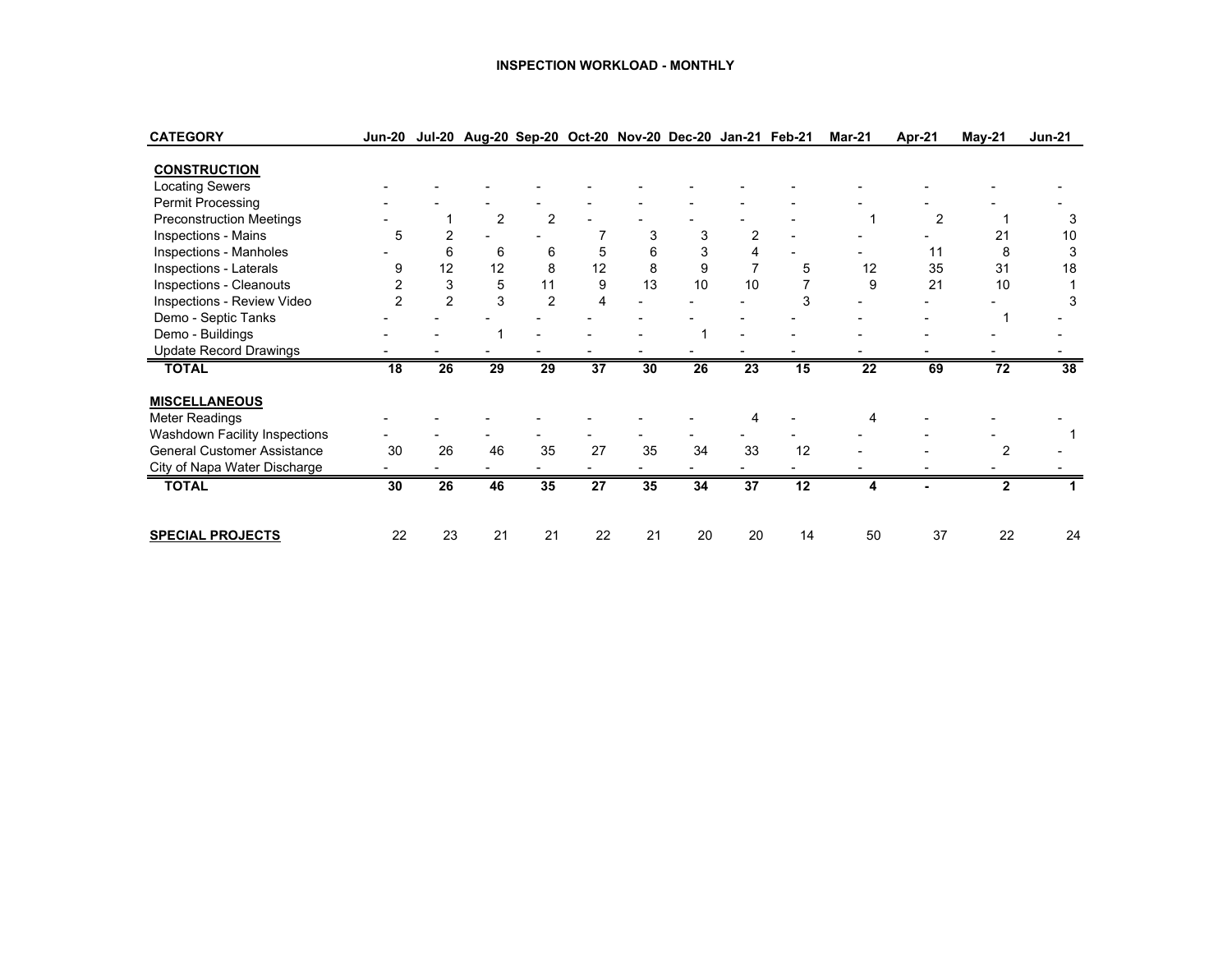#### **POLLUTION PREVENTION WORKLOAD - MONTHLY**

| <b>CATEGORY</b>                             |   |   |   |       |                |              | Jun-20 Jul-20 Aug-20 Sep-20 Oct-20 Nov-20 Dec-20 Jan-21 Feb-21 | <b>Mar-21</b> | Apr-21 | May-21 | <b>Jun-21</b> |
|---------------------------------------------|---|---|---|-------|----------------|--------------|----------------------------------------------------------------|---------------|--------|--------|---------------|
| <b>Outreach Activities</b>                  |   |   |   |       |                |              |                                                                |               |        |        |               |
| <b>Plant Tours Conducted</b>                | O | 0 | n | 0     | 0              | 0            |                                                                |               | 0      |        |               |
| <b>Presentations Made</b>                   |   |   |   |       | $\mathbf{2}$   | $\mathbf{2}$ |                                                                |               |        |        |               |
| <b>Total Outreach Activities</b>            |   |   |   |       | $\mathfrak{p}$ | 2            |                                                                |               |        |        |               |
| <b>Inspections Conducted</b>                |   |   |   |       |                |              |                                                                |               |        |        |               |
| <b>Food Service Facilities</b>              |   |   |   |       |                |              |                                                                | 11            | 13     | 19     | 8             |
| Auto Body & Car Wash                        |   |   |   |       |                |              |                                                                |               |        |        |               |
| Other                                       |   |   |   |       |                |              |                                                                |               |        |        |               |
| <b>Total Inspections</b>                    |   |   |   |       |                |              |                                                                | 11            | 13     | 19     | 8             |
| <b>Compliance Issues</b>                    |   |   |   |       |                |              |                                                                |               |        |        |               |
| NOVs Issued                                 |   |   |   |       |                |              |                                                                |               |        |        |               |
| <b>NOEs Issued</b>                          |   |   |   |       |                |              |                                                                |               |        |        | 2             |
| Non-Compliant-FOG                           |   |   |   |       |                |              |                                                                |               |        |        |               |
| <b>Total Compliance Issues</b>              |   |   |   |       |                |              |                                                                |               |        |        | 2             |
| <b>Pollution Prevention</b>                 |   |   |   |       |                |              |                                                                |               |        |        |               |
| <b>Clothes Washer Rebates</b>               |   |   |   |       |                |              |                                                                |               |        |        |               |
| <b>Toilet Retrofit Rebates</b>              |   |   |   |       |                |              |                                                                |               |        |        |               |
| <b>Pharmaceuticals Diverted</b><br>(in lbs) |   |   |   | 2,108 |                |              |                                                                |               |        |        |               |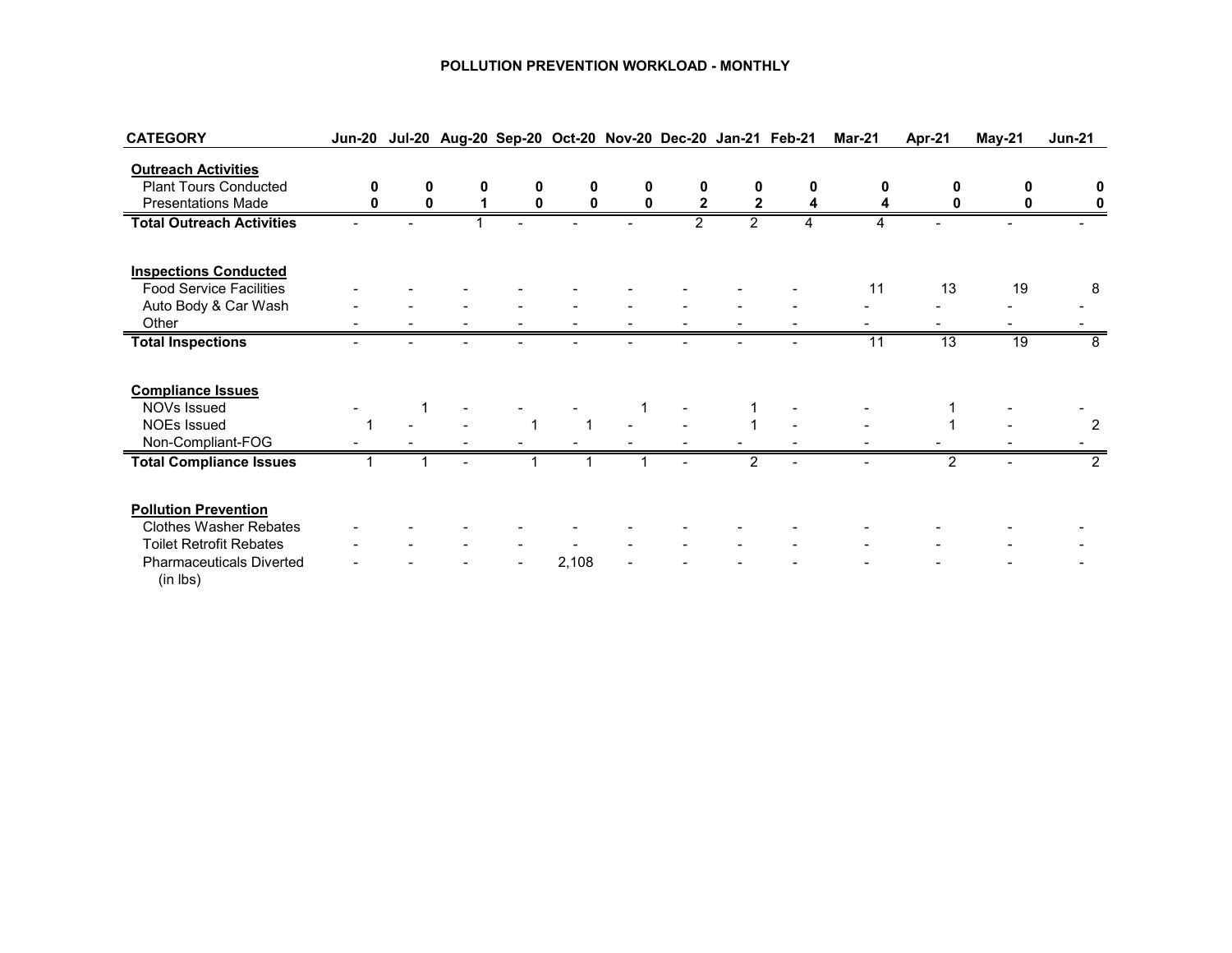#### **RECYCLED WATER DELIVERIES - MONTHLY**

|                          | Acres         | <b>Jun-20</b>            | <b>Jul-20</b>            | <b>Aug-20</b>            | Sep-20                   | <b>Oct-20</b>  | <b>Nov-20</b>            | <b>Dec-20</b>            | <b>Jan-21</b>            | Feb-21                   | Mar-21                            | Apr-21                   | <b>May-21</b>            | <b>Jun-21</b>            |
|--------------------------|---------------|--------------------------|--------------------------|--------------------------|--------------------------|----------------|--------------------------|--------------------------|--------------------------|--------------------------|-----------------------------------|--------------------------|--------------------------|--------------------------|
|                          |               |                          |                          |                          |                          |                |                          |                          |                          |                          |                                   |                          |                          |                          |
| <b>MONTHLY (MG)</b>      |               |                          |                          |                          |                          |                |                          |                          |                          |                          |                                   |                          |                          |                          |
| <b>Water Sold</b>        |               | 75.187                   | 74.385                   |                          | 45.656                   | 25.052         | 21.811                   | 8.095                    | 1.109                    | 4.210                    | 17.697                            | 42.657                   | 72.839                   | 67.733                   |
| <b>Golf Courses</b>      | 638.0<br>57.1 | 4.958                    | 5.192                    | 62.144<br>5.091          | 4.257                    | 4.064          | 2.374                    | 1.421                    | 0.489                    | 0.548                    | 0.864                             | 4.079                    | 4.307                    | 4.895                    |
| Cemeteries               |               |                          |                          |                          |                          |                |                          |                          |                          | 0.007                    |                                   |                          |                          | 1.230                    |
| Parks<br>Schools         | 18.5<br>12.6  | 1.188<br>2.341           | 1.670<br>2.926           | 1.142<br>2.583           | 0.691<br>1.995           | 0.638<br>1.372 | 0.274<br>0.827           | 0.046<br>0.071           | $\sim$<br>0.006          | $\overline{\phantom{0}}$ | $\overline{\phantom{a}}$<br>0.097 | 0.682<br>1.544           | 1.486<br>2.390           | 2.428                    |
| Commerical               | 166.5         | 15.874                   | 20.068                   | 18.844                   | 14.144                   | 13.084         | 8.985                    | 3.651                    | 1.948                    | 1.108                    | 4.228                             | 10.589                   | 16.724                   | 17.867                   |
| Vineyards                | 3,442.0       | 24.276                   | 51.661                   | 68.013                   | 36.009                   | 16.738         | 7.086                    | 15.696                   | 16.117                   | 41.694                   | 36.227                            | 41.332                   | 63.950                   | 85.981                   |
|                          | 175.0         | 3.079                    | 1.988                    | 3.988                    | 2.748                    | 2.104          | 1.251                    | 1.681                    | 0.134                    | 0.238                    | 1.460                             | 3.543                    | 4.223                    | 8.283                    |
| <b>Trucked Water</b>     |               |                          |                          |                          |                          |                |                          |                          |                          |                          |                                   |                          |                          |                          |
| <b>Subtotal Sales</b>    | 4.509.6       | 126.903                  | 157.889                  | 161.805                  | 105.500                  | 63.053         | 42.607                   | 30.663                   | 19.803                   | 47.806                   | 60.575                            | 104.425                  | 165.919                  | 188.417                  |
| <b>District Use</b>      |               |                          |                          |                          |                          |                |                          |                          |                          |                          |                                   |                          |                          |                          |
| Jameson                  | 330.0         | $\overline{a}$           | 1.479                    | 1.146                    | 1.271                    |                |                          |                          |                          |                          |                                   |                          |                          |                          |
| Somky                    | 213.0         | 13.369                   | 14.836                   | 10.491                   | 2.855                    | 0.547          | 0.254                    | 0.133                    | 0.001                    | $\overline{a}$           | 0.013                             | 6.477                    | 19.621                   | 21.914                   |
| Fagundes/Airport         | 50.5          |                          |                          |                          |                          |                | $\overline{a}$           |                          |                          | $\blacksquare$           | $\blacksquare$                    |                          |                          |                          |
| <b>Subtotal District</b> | 593.5         | 13.369                   | 16.315                   | 11.638                   | 4.126                    | 0.547          | 0.254                    | 0.133                    | 0.001                    | ۰                        | 0.013                             | 6.477                    | 19.621                   | 21.914                   |
| <b>TOTAL DELIVERED</b>   | 5.103.1       | 140.271                  | 174.204                  | 173.443                  | 109.626                  | 63.600         | 42.861                   | 30.796                   | 19.803                   | 47.806                   | 60.588                            | 110.902                  | 185.540                  | 210.331                  |
|                          |               |                          |                          |                          |                          |                |                          |                          |                          |                          |                                   |                          |                          |                          |
| <b>ANNUAL (AF)</b>       |               |                          |                          |                          |                          |                |                          |                          |                          |                          |                                   |                          |                          |                          |
| <b>Water Sold</b>        |               |                          |                          |                          |                          |                |                          |                          |                          |                          |                                   |                          |                          |                          |
| Golf Courses             | 638.0         | 1,283                    | 1,297                    | 1.288                    | 1,275                    | 1,254          | 1,271                    | 1.296                    | 1.299                    | 1,274                    | 1.266                             | 1,321                    | 1,384                    | 1,361                    |
| Cemeteries               | 57.1          | 121                      | 120                      | 118                      | 117                      | 117            | 115                      | 118                      | 119                      | 119                      | 112                               | 114                      | 116                      | 115                      |
| Parks                    | 18.5          | 16                       | 19                       | 18                       | 17                       | 17             | 18                       | 18                       | 18                       | 18                       | 18                                | 20                       | 24                       | 24                       |
| Schools                  | 12.6          | 42                       | 45                       | 47                       | 48                       | 49             | 49                       | 49                       | 49                       | 48                       | 46                                | 49                       | 50                       | 50                       |
| Commerical               | 166.5         | 407                      | 412                      | 415                      | 410                      | 408            | 400                      | 404                      | 407                      | 401                      | 383                               | 387                      | 397                      | 403                      |
| Vineyards                | 3,442.0       | 748                      | 842                      | 919                      | 945                      | 954            | 954                      | 955                      | 995                      | 1.106                    | 1.075                             | 1,148                    | 1,285                    | 1,475                    |
| <b>Trucked Water</b>     | 175.0         | 48                       | 50                       | 58                       | 62                       | 64             | 65                       | 69                       | 68                       | 69                       | 72                                | 79                       | 81                       | 97                       |
| <b>Subtotal Sales</b>    | 4,509.6       | 2,666                    | 2,785                    | 2,864                    | 2,874                    | 2,864          | 2,872                    | 2,909                    | 2,955                    | 3,035                    | 2,973                             | 3,119                    | 3,336                    | 3,524                    |
|                          |               |                          |                          |                          |                          |                |                          |                          |                          |                          |                                   |                          |                          |                          |
| <b>District Use</b>      |               |                          |                          |                          |                          |                | 12                       |                          |                          |                          |                                   | 12                       |                          |                          |
| Jameson                  | 330.0         | $\overline{c}$           | 6                        | 8                        | 12                       | 12             |                          | 12                       | 12                       | 12                       | 12                                |                          | 12                       | 12                       |
| Somky                    | 213.0         | 286                      | 279                      | 232                      | 178                      | 160            | 147                      | 147                      | 147                      | 147                      | 147                               | 167                      | 211                      | 237                      |
| Fagundes/Airport         | 50.5          | $\overline{\phantom{a}}$ | $\overline{\phantom{a}}$ | $\overline{\phantom{a}}$ | $\overline{\phantom{a}}$ | $\sim$         | $\overline{\phantom{a}}$ | $\overline{\phantom{a}}$ | $\overline{\phantom{a}}$ | $\overline{\phantom{a}}$ | $\overline{\phantom{a}}$          | $\overline{\phantom{a}}$ | $\overline{\phantom{a}}$ | $\overline{\phantom{a}}$ |
| <b>Subtotal District</b> | 593.5         | 288                      | 285                      | 240                      | 190                      | 172            | 159                      | 160                      | 159                      | 159                      | 159                               | 179                      | 222                      | 249                      |
|                          |               |                          |                          |                          |                          |                |                          |                          |                          |                          |                                   |                          |                          |                          |
| <b>TOTAL DELIVERED</b>   | 5,103.1       | 2,953                    | 3,070                    | 3,104                    | 3,064                    | 3,036          | 3,031                    | 3,068                    | 3,115                    | 3,194                    | 3,133                             | 3,298                    | 3,558                    | 3,773                    |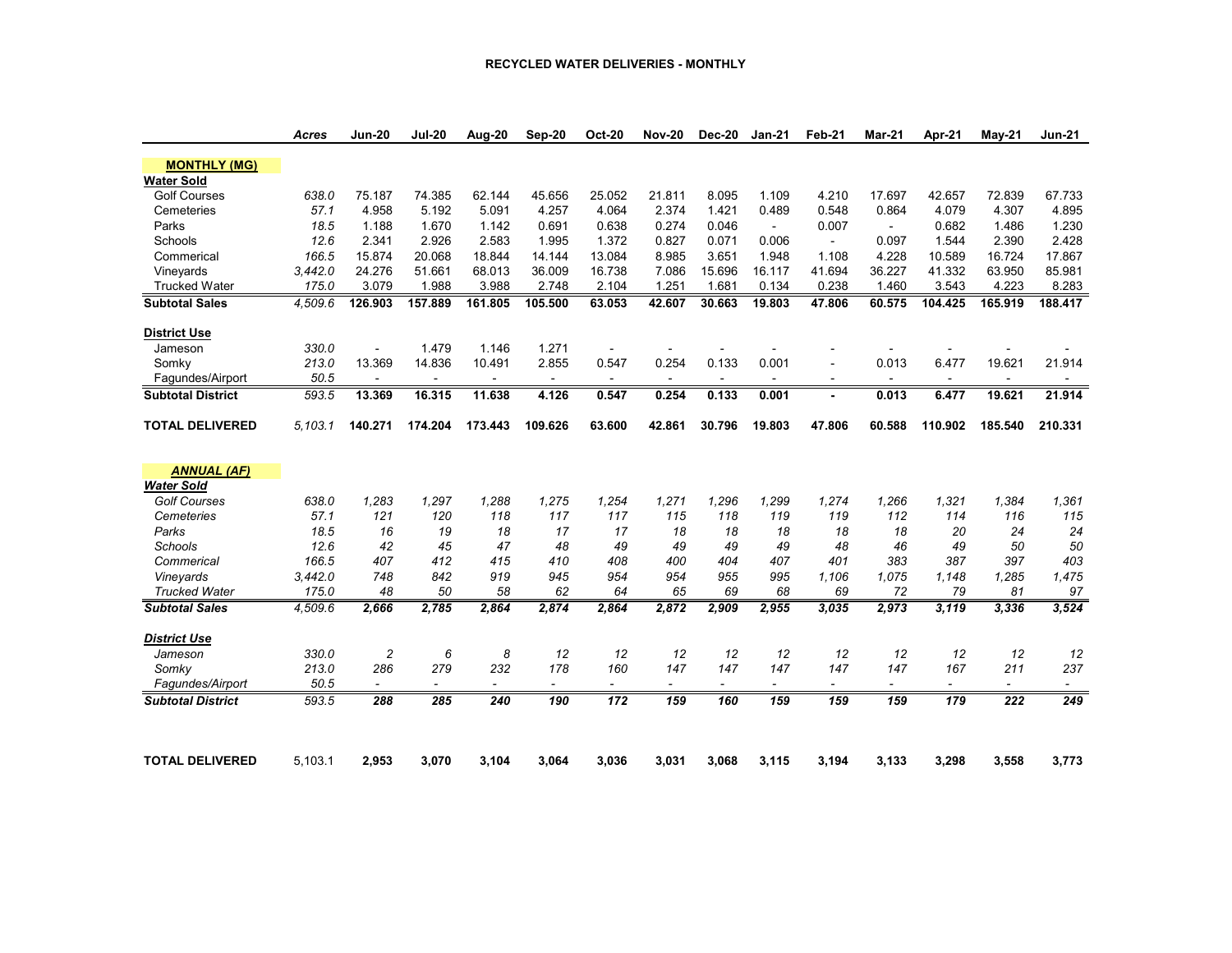#### **BIOSOLIDS HANDLING - MONTHLY**

| <b>Site</b>                                                              | Jun-20         |     | Jul-20 Aug-20 Sep-20 Oct-20 Nov-20 Dec-20 Jan-21 Feb-21 |       |     |                |  | Mar-21                   | Apr-21 | $May-21$ | <b>Jun-21</b> |
|--------------------------------------------------------------------------|----------------|-----|---------------------------------------------------------|-------|-----|----------------|--|--------------------------|--------|----------|---------------|
| <b>Land Applied by NSD</b><br>Somky<br>Fagundes                          |                |     |                                                         |       | 22  | 53             |  |                          | 119    |          |               |
| Jameson Canyon                                                           | 234            | 49  | 165                                                     | 201   | 85  |                |  |                          |        | 96       | 148           |
| Subtotal by NSD                                                          | 234            | 49  | 165                                                     | 201   | 107 | 53             |  | $\overline{\phantom{0}}$ | 119    | 96       | 148           |
| <b>Land Applied by Contractor</b><br>Somky<br>Fagundes<br>Jameson Canyon |                | 893 | 1,277                                                   | 838   | 590 |                |  |                          |        |          |               |
| Subtotal by Contractor                                                   | $\blacksquare$ | 893 | 1,277                                                   | 838   | 590 | $\blacksquare$ |  |                          |        |          |               |
| <b>Total Land Applied</b>                                                | 234            | 942 | 1,442                                                   | 1,039 | 697 | 53             |  | -                        | 119    | 96       | 148           |
| <b>Off Site (Contractor)</b>                                             |                |     |                                                         |       |     |                |  |                          |        |          |               |
| Total (tons)                                                             | 234            | 942 | 1,442                                                   | 1,039 | 697 | 53             |  | $\blacksquare$           | 119    | 96       | 148           |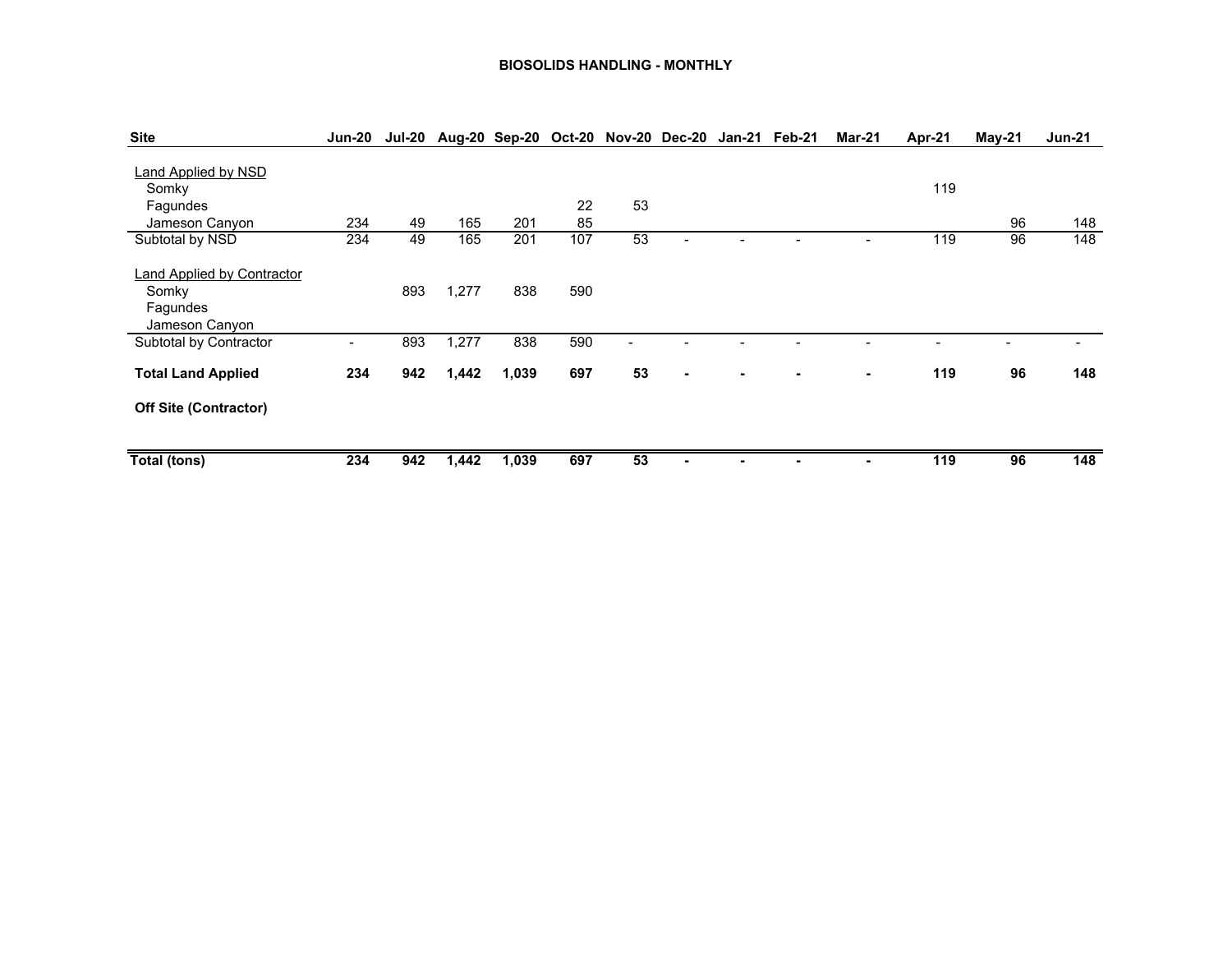#### **COLLECTION SYSTEM MAINTENANCE - MONTHLY**

| <b>CATEGORY</b>                 | <b>Jun-20</b> | <b>Jul-20</b>  | Aug-20         | <b>Sep-20</b>  | <b>Oct-20</b>            | <b>Nov-20</b>  | <b>Dec-20</b>  | <b>Jan-21</b>  | Feb-21         | <b>Mar-21</b>  | Apr-21         | May-21         | <b>Jun-21</b>            |
|---------------------------------|---------------|----------------|----------------|----------------|--------------------------|----------------|----------------|----------------|----------------|----------------|----------------|----------------|--------------------------|
| <b>Plugups</b>                  |               |                |                |                |                          |                |                |                |                |                |                |                |                          |
| <b>Total Calls</b>              | 34            | 23             | 47             | 29             | 62                       | 56             | 59             | 48             | 41             | 54             | 59             | 40             | 33                       |
| <b>Business Hours</b>           | 25            | 17             | 28             | 19             | 43                       | 37             | 39             | 37             | 29             | 39             | 37             | 26             | 25                       |
| <b>After Hours</b>              | 9             | 6              | 19             | 10             | 19                       | 19             | 20             | 11             | 12             | 15             | 22             | 14             | 8                        |
| District's                      | 8             | 8              | 17             | 10             | 19                       | 18             | 13             | 17             | 15             | 17             | 13             | 12             | 11                       |
| Property Owner's                | 26            | 15             | 30             | 19             | 42                       | 38             | 46             | 31             | 26             | 34             | 45             | 28             | 20                       |
| <b>Plugged Main Lines</b>       |               | $\overline{1}$ |                |                | 1                        |                |                |                |                | 3              | $\mathbf 1$    |                | 2                        |
| Run Lateral w/Eel               | 194           | 222            | 151            | 215            | 63                       | 120            | 69             | 73             | 69             | 62             | 47             | 74             | 112                      |
| <b>Cleaning (feet of sewer)</b> |               |                |                |                |                          |                |                |                |                |                |                |                |                          |
| Vactor #1                       | 39,019        | 45,066         | 2,936          | 34,338         | 46,255                   | 28,507         | 31,186         | 40,675         | 29,419         | 48,016         | 40,653         | 53,152         | 33,236                   |
| Vactor #2                       | 50,948        | 31,916         | 53,184         | 38,654         | 14,202                   | 19,789         | 35,938         | 23,525         | 15,887         | 8,590          | 3,679          | 10,568         | 14,921                   |
| Hydro                           |               |                | $\blacksquare$ | $\blacksquare$ |                          | $\blacksquare$ | 1,968          | $\overline{a}$ | $\blacksquare$ | 166            |                |                |                          |
| Rodder                          |               | $\blacksquare$ | 694            | $\blacksquare$ | $\overline{\phantom{a}}$ | $\blacksquare$ | $\blacksquare$ | 1,433          | $\blacksquare$ | $\blacksquare$ | $\blacksquare$ | $\blacksquare$ | $\overline{\phantom{0}}$ |
| Total (feet)                    | 89,967        | 76,982         | 56,814         | 72,992         | 60,457                   | 48,296         | 69,092         | 65,633         | 45,306         | 56,772         | 44,331         | 63,720         | 48,156                   |
| <b>Cleaning Days</b>            | 33            | 28             | 21             | 21             | 22                       | 20             | 23             | 27             | 19             | 23             | 19             | 19             | 21                       |
| Vactor #1                       | 17            | 17             | 3              | 10             | 16                       | 12             | 12             | 16             | 13             | 19             | 17             | 16             | 16                       |
| Vactor #2                       | 16            | 11             | 17             | 11             | 6                        | 8              | 10             | 8              | 6              | 3              | $\overline{c}$ | 3              | 5                        |
| Hydro                           |               |                |                |                |                          |                | 1              |                |                |                |                |                |                          |
| Rodder                          |               |                | 1              |                |                          |                |                | 3              |                |                |                |                |                          |
| Feet/day                        | 2,750         | 2,750          | 2,700          | 3,500          | 2,750                    | 2,400          | 3,000          | 2,450          | 2,400          | 2,450          | 2,350          | 3,350          | 2,300                    |
| Vactor #1                       | 2,300         | 2,650          | 1,000          | 3,450          | 2,900                    | 2,400          | 2,600          | 2,550          | 2,250          | 2,550          | 2,400          | 3,300          | 2,100                    |
| Vactor #2                       | 3,200         | 2,900          | 3,150          | 3,500          | 2,350                    | 2,450          | 3,600          | 2,950          | 2,650          | 2,850          | 1,850          | 3,500          | 3,000                    |
| Hydro                           |               |                |                |                |                          |                | 1,950          |                |                | 150            |                |                |                          |
| Rodder                          |               |                | 700            |                |                          |                |                | 500            |                |                |                |                |                          |
| <b>Video Inspections</b>        |               |                |                |                |                          |                |                |                |                |                |                |                |                          |
| Mains (feet)                    | 16,016        | 24,214         | 22,515         | 19,796         | 26,009                   | 28,717         | 18,657         | 28,757         | 22,463         | 36,064         | 26,380         | 12,761         | 26,640                   |
| Laterals (each)                 | 239           | 270            | 210            | 259            | 184                      | 204            | 227            | 219            | 233            | 228            | 237            | 290            | 244                      |
| <b>Construction (each)</b>      |               |                |                |                |                          |                |                |                |                |                |                |                |                          |
| Cleanouts                       | 12            | 9              | 15             | 21             | 8                        | 12             | $\overline{7}$ | 11             | $\overline{7}$ | 8              | 13             | 5              | 3                        |
| Laterals                        | 19            | 6              | 25             | 23             | 20                       | 9              | 6              | 6              | 6              | $\overline{7}$ | 6              | 3              | 3                        |
| Mains                           |               |                |                | $\mathbf{1}$   | 4                        | 3              | $\mathbf{1}$   |                | $\overline{1}$ |                |                | $\mathbf{1}$   |                          |
| Manholes                        |               | $\overline{1}$ |                |                | 3                        |                |                |                | 1              | 1              |                |                |                          |
| Other                           |               |                |                | 5              | 25                       |                |                |                |                |                |                |                |                          |
| <b>USA Markings</b>             |               |                |                |                |                          |                |                |                |                |                |                |                |                          |
| Regular (w/in 2 days)           | 284           | 278            | 297            | 281            | 278                      | 246            | 185            | 204            | 252            | 741            | 1,019          | 278            | 287                      |
| Emergency (w/in 2 hours)        | 13            | 10             | 18             | 12             | 13                       | 13             | 15             | 10             | 13             | 19             | 22             | 17             | 14                       |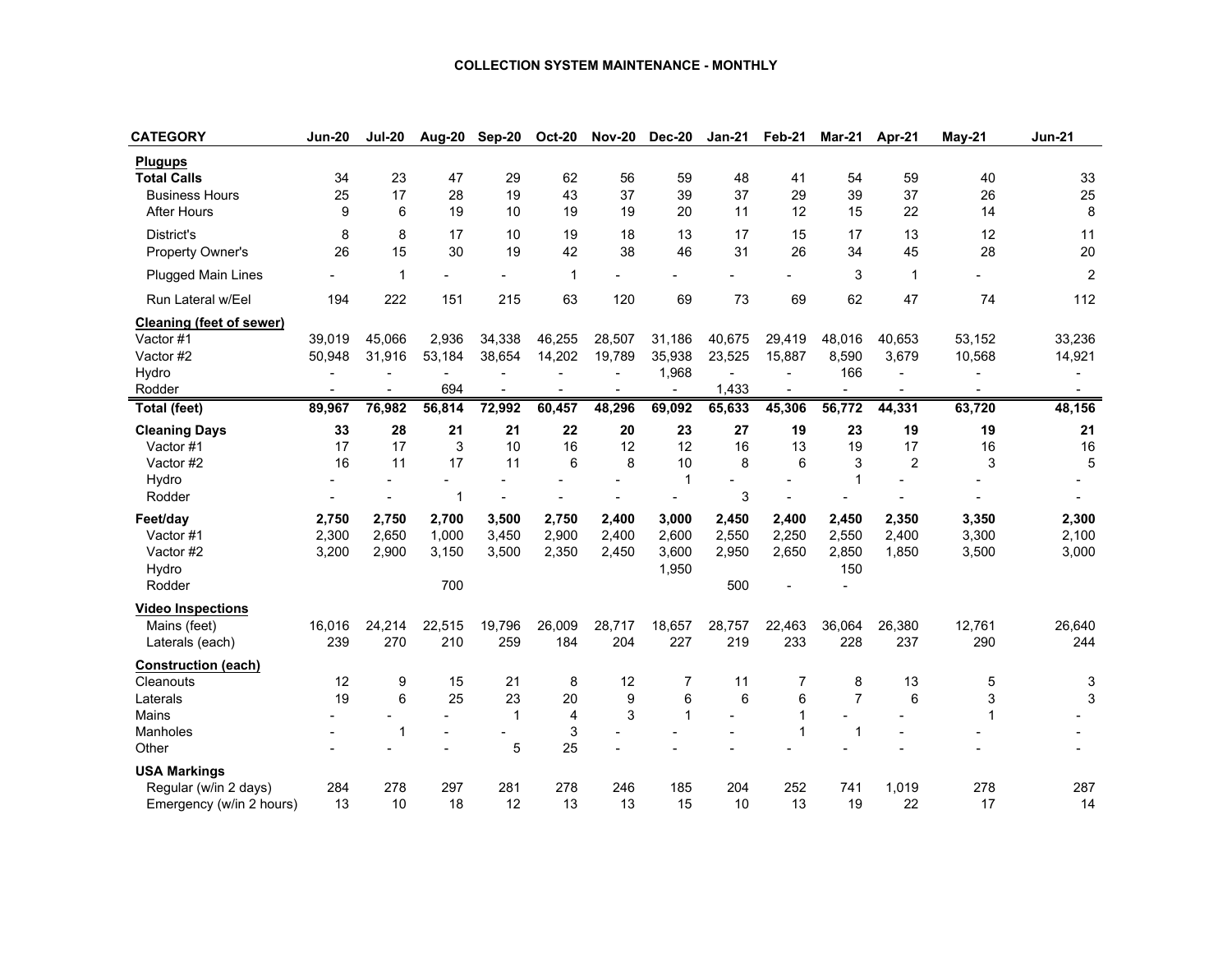| <b>CATEGORY</b>                | Units          | Jun-20                   | <b>Jul-20</b>            |                          | Aug-20 Sep-20            |                | <b>Oct-20 Nov-20 Dec-20</b> |                          | Jan-21                   | Feb-21                   | Mar-21         | Apr-21                   | May-21                   | <b>Jun-21</b>  |
|--------------------------------|----------------|--------------------------|--------------------------|--------------------------|--------------------------|----------------|-----------------------------|--------------------------|--------------------------|--------------------------|----------------|--------------------------|--------------------------|----------------|
| <b>FLOWS</b>                   |                | 30                       | 31                       | 31                       | 30                       | 31             | 30                          | 31                       | 31                       | 28                       | 31             | 30                       | 31                       | 30             |
| <b>Influent</b>                | MG             | 166.7                    | 166.7                    | 164.6                    | 159.7                    | 162.3          | 162.6                       | 183.7                    | 209.1                    | 207.1                    | 230.3          | 189.8                    | 183.1                    | 172.1          |
| <b>Average Day</b>             | <b>MGD</b>     | 5.6                      | 5.4                      | 5.3                      | 5.3                      | 5.2            | 5.4                         | 5.9                      | 6.7                      | 7.4                      | 7.4            | 6.3                      | 5.9                      | 5.7            |
| Maximum Day                    | Date           | 6-Jun                    | 3-Jul                    | 9-Aug                    | 29-Sep                   | 1-Oct          | 18-Nov                      | 17-Dec                   | 27-Jan                   | 2-Feb                    | 19-Mar         | 3-Apr                    | 1-May                    | 24-Jun         |
| Maximum Day Flow               | <b>MG</b>      | 5.7                      | 5.6                      | 5.4                      | 5.5                      | 5.4            | 6.7                         | 7.7                      | 13.6                     | 9.6                      | 10.0           | 6.7                      | 6.3                      | 6.1            |
| Minimum Day                    | Date           | 30-Jun                   | $31 -$ Jul               | 19-Aug                   | 6-Sep                    | 16-Oct         | 27-Nov                      | 8-Dec                    | 20-Jan                   | 10-Feb                   | 4-Mar          | 29-Apr                   | 30-May                   | 17-Jun         |
| Minimum Day Flow               | <b>MG</b>      | 5.9                      | 5.8                      | 5.7                      | 5.1                      | 5.1            | 5.0                         | 5.1                      | 5.6                      | 6.6                      | 6.3            | 6.0                      | 5.7                      | 5.5            |
| <b>Effluent</b>                | МG             | 159.3                    | 192.5                    | 196.9                    | 121.4                    | 79.5           | 71.0                        | 121.1                    | 117.9                    | 113.8                    | 231.8          | 131.8                    | 179.2                    | 217.6          |
| <b>River Discharge</b>         | <b>MG</b>      |                          |                          |                          |                          |                | 22.4                        | 88.1                     | 98.4                     | 66.4                     | 173.3          | 20.9                     |                          | $\blacksquare$ |
| <b>Recycled Flow</b>           | <b>MG</b>      | 144.5                    | 176.9                    | 175.1                    | 111.6                    | 69.6           | 38.9                        | 33.0                     | 19.4                     | 47.5                     | 58.5           | 110.9                    | 178.8                    | 214.6          |
| <b>BIOSOLIDS</b>               | <b>Tons</b>    | 738                      | 695                      | 680                      | 694                      | 675            | 557                         | 799                      | 616                      | 609                      | 672            | 808                      | 680                      | 813            |
| Wet Tons Generated from Pond   | Tons           | 1,989                    | 3,300                    | 3.129                    | 2,789                    | 698            | $\overline{\phantom{a}}$    |                          | $\overline{\phantom{a}}$ | $\overline{\phantom{0}}$ |                | $\overline{\phantom{a}}$ |                          |                |
| Wet Tons Generated from Plant  | Tons           | 738                      | 695                      | 680                      | 694                      | 675            | 557                         | 799                      | 616                      | 609                      | 672            | 808                      | 680                      | 813            |
| % Solids Liquid                | $\frac{0}{0}$  |                          |                          |                          |                          |                |                             |                          |                          |                          |                |                          |                          |                |
| % Solids Cake                  | $\%$           |                          |                          |                          |                          |                |                             |                          |                          |                          |                |                          | 17.9%                    | 17.2%          |
| % Solids Land Application      | $\%$           |                          |                          |                          |                          |                |                             |                          |                          |                          |                |                          |                          |                |
| <b>Wet Tons Hauled Offsite</b> | <b>Tons</b>    |                          |                          |                          |                          |                |                             |                          |                          |                          |                |                          |                          |                |
| <b>POLYMER USE</b>             | <b>Gallons</b> | 861                      | 1.548                    | 7,611                    | 3,807                    | 768            | 485                         | 2,424                    | 1,916                    | 2,731                    | 3.742          | 1,791                    | 3,497                    | 5,531          |
| <b>Pond Pre-Flocculators</b>   | Gallons        | $\overline{\phantom{a}}$ | 163                      | 1,812                    | 1,103                    | $\overline{a}$ | $\sim$                      | 1,100                    | 1,144                    | 792                      | 2,604          | 531                      | 1,220                    | 2,723          |
| <b>Flocculator Polymer 1</b>   | Gallons        | $\overline{a}$           | $\overline{\phantom{a}}$ | $\overline{\phantom{a}}$ | $\overline{\phantom{a}}$ | -              |                             | -                        | $\overline{a}$           | ۰                        |                | $\overline{\phantom{a}}$ | $\overline{\phantom{a}}$ |                |
| <b>Flocculator Polymer 2</b>   | Gallons        | $\overline{\phantom{0}}$ | 20                       | 203                      | 60                       | -              | $\overline{\phantom{a}}$    | 221                      | 225                      | 127                      | 391            | 69                       | 221                      | 546            |
| <b>Filter Polymer 1</b>        | Gallons        | 342                      | 762                      | 5.057                    | 2.020                    | 89             | $\overline{\phantom{a}}$    | 458                      | 12                       | 1.069                    | $\overline{a}$ | 136                      | 1.320                    | 1,328          |
| <b>Filter Polymer 2</b>        | Gallons        | $\overline{\phantom{0}}$ | $\overline{\phantom{0}}$ | 68                       | 90                       | 93             | 15                          | $\overline{\phantom{a}}$ | $\overline{\phantom{0}}$ | $\overline{\phantom{a}}$ |                | 78                       | 81                       | 90             |
| <b>Belt Presses</b>            | Gallons        | 519                      | 603                      | 471                      | 534                      | 586            | 470                         | 645                      | 535                      | 743                      | 747            | 977                      | 655                      | 844            |
| <b>ENERGY</b>                  |                |                          |                          |                          |                          |                |                             |                          |                          |                          |                |                          |                          |                |
| <b>Total Electricity Used</b>  | <b>MWH</b>     | 811                      | 862                      | 971                      | 774                      | 710            | 659                         | 733                      | 644                      | 651                      | 807            | 803                      | 929                      | 949            |
| <b>Purchased from PGE</b>      | <b>MWH</b>     | 355                      | 420                      | 517                      | 421                      | 313            | 338                         | 419                      | 312                      | 317                      | 397            | 367                      | 437                      | 467            |
| Produced from Co-Gen           | <b>MWH</b>     | 243                      | 232                      | 281                      | 229                      | 278            | 218                         | 224                      | 246                      | 219                      | 260            | 265                      | 301                      | 286            |
| <b>Percent Produced</b>        | %              | 30%                      | 27%                      | 29%                      | 30%                      | 39%            | 33%                         | 31%                      | 38%                      | 34%                      | 37%            | 33%                      | 37%                      | 30%            |
| <b>Purchased from Solar</b>    | <b>MWH</b>     | 213                      | 210                      | 173                      | 124                      | 119            | 103                         | 90                       | 86                       | 115                      | 150            | 171                      | 191                      | 196            |
| <b>Percent Produced</b>        |                | 26%                      | 27%                      | 18%                      | 16%                      | 17%            | 16%                         | 12%                      | 13%                      | 18%                      | 19%            | 21%                      | 21%                      | 21%            |
| <b>Purchased Natural Gas</b>   | Therms         | 1,346                    | 1,549                    | 1,338                    | 1,779                    | 1,416          | 1,385                       | 2,144                    | 2,026                    | 1,430                    | 1,874          | 2,957                    | 1,121                    | 1,067          |
| Methane Flared Off             | <b>MCF</b>     | 77                       | 26                       | 177                      | 72                       | 128            | 157                         | 314                      | 71                       | 17                       | 262            | 408                      | 522                      | 386            |
| <b>Stand By Calls</b>          | #              | 47                       | 44                       | 56                       | 49                       | 60             | 21                          | 62                       | 52                       | 51                       | 38             | 57                       | 32                       | 51             |
| <b>Violations</b>              | #              |                          |                          |                          |                          |                |                             |                          |                          |                          |                |                          |                          |                |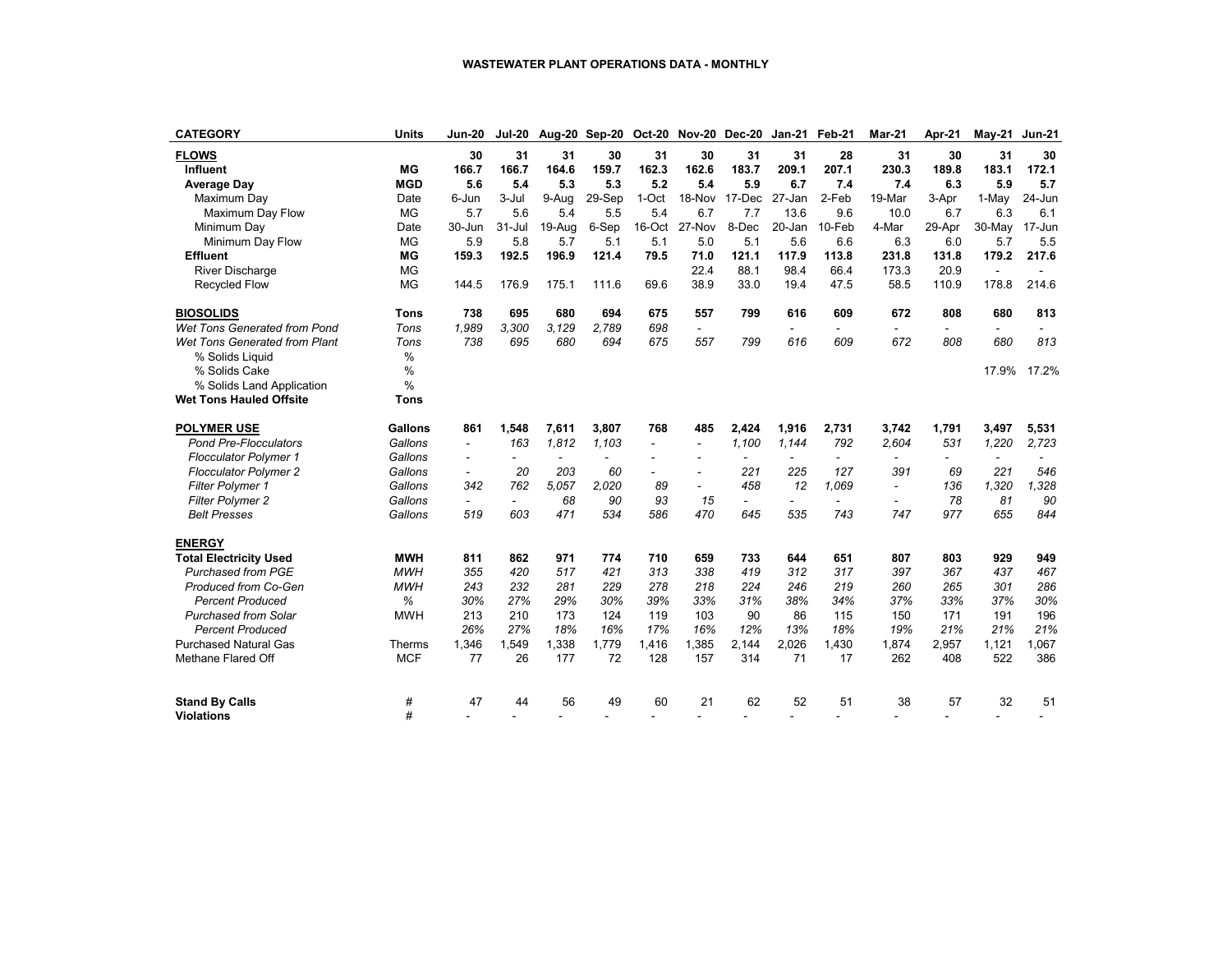#### **WASTEWATER PLANT MAINTENANCE and LABORATORY DATA - MONTHLY**

| <b>CATEGORY</b>                  | Jun-20          |       | Jul-20 Aug-20 Sep-20 Oct-20 Nov-20 Dec-20 Jan-21 Feb-21 |                 |                 |                 |                 |                 |                          | Mar-21         | Apr-21 | $May-21$                 | <b>Jun-21</b>   |
|----------------------------------|-----------------|-------|---------------------------------------------------------|-----------------|-----------------|-----------------|-----------------|-----------------|--------------------------|----------------|--------|--------------------------|-----------------|
|                                  |                 |       |                                                         |                 |                 |                 |                 |                 |                          |                |        |                          |                 |
| <b>Scheduled</b>                 |                 |       |                                                         |                 |                 |                 |                 |                 |                          |                |        |                          |                 |
| Old                              | 39              | 25    | 26                                                      | 40              | 39              | 24              | 31              | 20              | 25                       | 26             | 26     | 26                       | 31              |
| <b>New</b>                       | 91              | 107   | 88                                                      | 98              | 109             | 83              | 82              | 88              | 76                       | 95             | 96     | 90                       | 89              |
| Completed                        | 105             | 106   | 74                                                      | 99              | 124             | 76              | 93              | 83              | 75                       | 95             | 96     | 85                       | 98              |
| <b>New Balance</b>               | 25              | 26    | 40                                                      | $\overline{39}$ | $\overline{24}$ | $\overline{31}$ | $\overline{20}$ | $\overline{25}$ | 26                       | 26             | 26     | 31                       | $\overline{22}$ |
|                                  |                 |       |                                                         |                 |                 |                 |                 |                 |                          |                |        |                          |                 |
|                                  |                 |       |                                                         |                 |                 |                 |                 |                 |                          |                |        |                          |                 |
| Unscheduled                      |                 |       |                                                         |                 |                 |                 |                 |                 |                          |                |        |                          |                 |
| Old                              | 17              | 21    | 21                                                      | 23              | 30              | 35              | 34              | 31              | 28                       | 20             | 26     | 21                       | 22              |
| <b>New</b>                       | 33              | 23    | 21                                                      | 24              | 16              | 19              | 30              | 33              | 17                       | 30             | 11     | 20                       | 22              |
| Completed                        | 29              | 23    | 19                                                      | 17              | 11              | 20              | 33              | 36              | 25                       | 24             | 16     | 19                       | 20              |
| <b>New Balance</b>               | $\overline{21}$ | 21    | 23                                                      | 30              | 35              | 34              | 31              | 28              | 20                       | 26             | 21     | 22                       | 24              |
|                                  |                 |       |                                                         |                 |                 |                 |                 |                 |                          |                |        |                          |                 |
|                                  |                 |       |                                                         |                 |                 |                 |                 |                 |                          |                |        |                          |                 |
| <b>Total Work Orders</b>         |                 |       |                                                         |                 |                 |                 |                 |                 |                          |                |        |                          |                 |
| Old                              | 56              | 46    | 47                                                      | 63              | 69              | 59              | 65              | 51              | 53                       | 46             | 52     | 47                       | 53              |
| <b>New</b>                       | 124             | 130   | 109                                                     | 122             | 125             | 102             | 112             | 121             | 93                       | 125            | 107    | 110                      | 111             |
| Completed                        | 135             | 130   | 93                                                      | 116             | 133             | 96              | 126             | 119             | 100                      | 119            | 112    | 104                      | 118             |
| <b>New Balance</b>               | 46              | 47    | 63                                                      | 69              | 59              | 65              | 51              | 53              | 46                       | 52             | 47     | 53                       | 46              |
|                                  |                 |       |                                                         |                 |                 |                 |                 |                 |                          |                |        |                          |                 |
|                                  |                 |       |                                                         |                 |                 |                 |                 |                 |                          |                |        |                          |                 |
|                                  |                 |       |                                                         |                 |                 |                 |                 |                 |                          |                |        |                          |                 |
| <b>LAB ANALYSES</b>              |                 |       |                                                         |                 |                 |                 |                 |                 |                          |                |        |                          |                 |
| <b>Sample Type</b>               |                 |       |                                                         |                 |                 |                 |                 |                 |                          |                |        |                          |                 |
| Regulatory                       | 172             | 220   | 189                                                     | 141             | 191             | 221             | 328             | 209             | 204                      | 219            | 242    | 142                      | 159             |
| <b>Process Control</b>           | 815             | 776   | 772                                                     | 700             | 906             | 960             | 1,644           | 986             | 918                      | 968            | 1,010  | 783                      | 871             |
| <b>Special Request</b>           | 140             | 38    | 51                                                      | 31              | 10              | 301             | 42              | 9               | $\overline{\phantom{a}}$ | $\blacksquare$ |        | $\overline{\phantom{a}}$ | 10              |
| <b>Quality Control/Assurance</b> | 622             | 661   | 674                                                     | 577             | 727             | 928             | 1,662           | 929             | 878                      | 962            | 968    | 674                      | 506             |
| <b>TOTAL</b>                     | 1,749           | 1,695 | 1,686                                                   | 1,449           | 1,834           | 2,410           | 3,676           | 2,133           | 2,000                    | 2,149          | 2,220  | 1,599                    | 1,546           |
|                                  |                 |       |                                                         |                 |                 |                 |                 |                 |                          |                |        |                          |                 |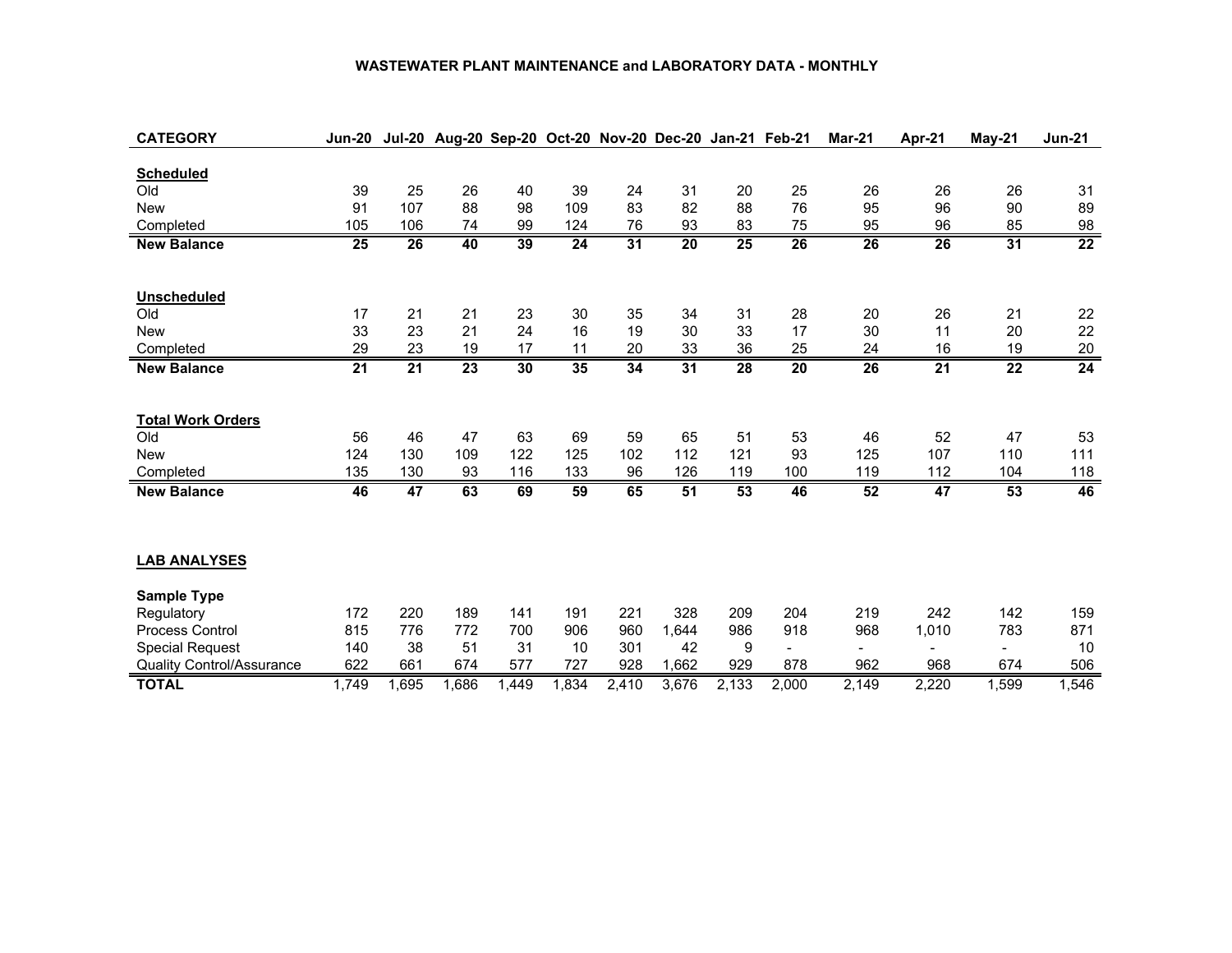#### **Summary of NSD Capital Project Status through 6-30-2021 (as of July 29, 2021)**

| Proj  |                                          | FY 20/21      | FY 19/20                 |          | <b>Final FY 20/21</b> |                          | <b>Costs Paid</b>        | <b>Budget</b> | % Budget                 |
|-------|------------------------------------------|---------------|--------------------------|----------|-----------------------|--------------------------|--------------------------|---------------|--------------------------|
| #     | <b>Description (shortened)</b>           | <b>Budget</b> | <b>Carry Forwards</b>    | Adj.     | <b>Budget</b>         | Encumbrance              | to Date                  | Remaining     | <b>Expended</b>          |
|       | <b>COLLECTION SYSTEM - PROJECTS</b>      |               |                          |          |                       |                          |                          |               |                          |
| 13701 | Main Line Sewer Rehab                    | 62,100        |                          |          | 62,100                | $\overline{\phantom{a}}$ | 13,862                   | 48,238        | 22%                      |
| 13702 | Manhole Raising/Rehab                    | 250,000       |                          |          | 250,000               | $\overline{\phantom{a}}$ | 142,822                  | 107,178       | 57%                      |
| 13703 | Lateral Replacement/Rehab                | 113,900       |                          |          | 113,900               | $\overline{\phantom{0}}$ | 94,551                   | 19,349        | 83%                      |
| 13704 | <b>Cleanouts Installation/Rehab</b>      | 110,700       |                          | (12,000) | 98,700                | $\overline{\phantom{0}}$ | 68,702                   | 29,998        | 70%                      |
| 13705 | <b>I&amp;I Reduction Program</b>         | 30,000        | 210,500                  |          | 240,500               | $\overline{\phantom{0}}$ | 4,573                    | 235,927       | 2%                       |
| 14703 | Browns Valley Rd & First St              | 14,000,000    | 5,733,950                |          | 19,733,950            | $\blacksquare$           | 17,592,040               | 2,141,910     | 89%                      |
| 18702 | Coll Sys Asset Mgmt Software             |               | 216,600                  | 50,000   | 266,600               |                          | 221,066                  | 45,534        | 83%                      |
| 19701 | 66-inch Trunk Rehab                      | 11,000,000    | 4,086,550                |          | 15,086,550            | $\blacksquare$           | 2,851,597                | 12,234,953    | 19%                      |
| 19703 | Sewer System I&I 2020                    | 3,850,000     | 2,341,400                |          | 6,191,400             | $\overline{\phantom{a}}$ | 4,279,999                | 1,911,401     | 69%                      |
| 19727 | Coll Sys Master Plan                     |               | 100,000                  |          | 100,000               | $\overline{\phantom{a}}$ | 53,423                   | 46,577        | 53%                      |
| 20702 | <b>Manhole Rehabilitation</b>            | 250,000       |                          |          | 250,000               | $\overline{\phantom{a}}$ | 28,045                   | 221,955       | 11%                      |
| 20703 | 2021 Collection System Rehab             | 3,410,000     | 16,550                   |          | 3,426,550             | $\overline{a}$           | 2,419,379                | 1,007,171     | 71%                      |
| 21701 | 2022 Collection System Rehab             | 20,000        |                          |          | 20,000                |                          | 5,078                    | 14,922        | 25%                      |
| 21718 | NN Siphon Gate Replacement               |               | $\overline{\phantom{a}}$ | 25,000   | 25,000                | $\overline{\phantom{a}}$ | 15,908                   | 9,092         | 64%                      |
|       |                                          |               |                          |          |                       |                          |                          |               |                          |
|       | <b>COLLECTION SYSTEM - EQUIPMENT</b>     |               |                          |          |                       |                          |                          |               |                          |
| 21702 | Pickup-mounted Camera Sys                | 65,000        |                          | 12,000   | 77,000                |                          | 75,069                   | 1,931         | 97%                      |
|       |                                          |               |                          |          |                       |                          |                          |               |                          |
|       | <b>COLLECTION SYSTEM - LIFT STATIONS</b> |               |                          |          |                       |                          |                          |               |                          |
| 17711 | West Napa PS - Rehab                     | 5,500,000     | 4,546,450                |          | 10,046,450            | $\overline{\phantom{a}}$ | 5,663,037                | 4,383,413     | 56%                      |
| 19705 | <b>Stonecrest PS Pump Rebuild</b>        |               | 24,850                   |          | 24,850                | $\overline{\phantom{a}}$ |                          | 24,850        | $\overline{\phantom{a}}$ |
| 21703 | River Park Pump Rebuild                  | 19,300        |                          |          | 19,300                | $\overline{\phantom{0}}$ | $\overline{\phantom{0}}$ | 19,300        | $\blacksquare$           |
|       |                                          |               |                          |          |                       |                          |                          |               |                          |
|       | <b>TREATMENT - PROJECTS</b>              |               |                          |          |                       |                          |                          |               |                          |
| 13745 | Pond 1 Dredge                            |               | 1,943,750                |          | 1,943,750             | $\overline{a}$           | 1,853,879                | 89,871        | 95%                      |
| 18740 | Treatment Plant Project 2019             |               | 64,850                   |          | 64,850                |                          | 792                      | 64,058        | 1%                       |
| 20706 | <b>WWTP Master Plan</b>                  | 1,235,400     | 950                      |          | 1,236,350             |                          | 657,866                  | 578,484       | 53%                      |
| 20707 | Pond Levee Repair                        | 700,000       | 9,150                    |          | 709,150               | $\overline{\phantom{a}}$ | 581,656                  | 127,494       | 82%                      |
| 20708 | 2020 Treatment Plant Imprvmnts           |               | 1,407,600                |          | 1,407,600             | $\overline{\phantom{a}}$ | 209,691                  | 1,197,909     | 15%                      |
|       |                                          |               |                          |          |                       |                          |                          |               |                          |
|       | <b>TREATMENT - EQUIPMENT</b>             |               |                          |          |                       |                          |                          |               |                          |
| 13735 | Dual Fuel Boiler Burner                  |               | 55,750                   |          | 55,750                |                          | 32,907                   | 22,843        | 59%                      |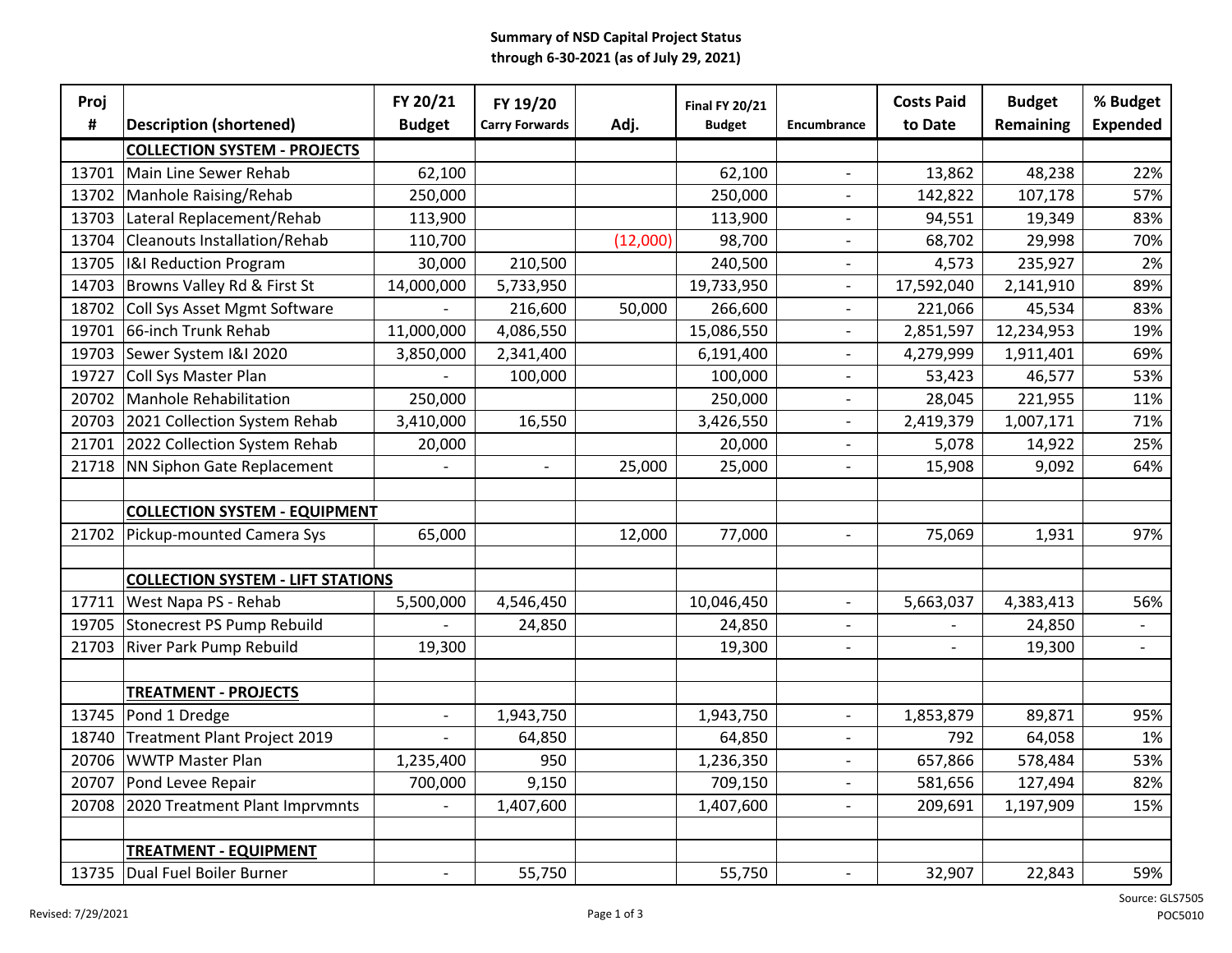#### **Summary of NSD Capital Project Status through 6-30-2021 (as of July 29, 2021)**

| Proj  |                                      | FY 20/21                 | FY 19/20              |           | <b>Final FY 20/21</b> |                          | <b>Costs Paid</b>        | <b>Budget</b> | % Budget                 |
|-------|--------------------------------------|--------------------------|-----------------------|-----------|-----------------------|--------------------------|--------------------------|---------------|--------------------------|
| #     | <b>Description (shortened)</b>       | <b>Budget</b>            | <b>Carry Forwards</b> | Adj.      | <b>Budget</b>         | Encumbrance              | to Date                  | Remaining     | <b>Expended</b>          |
| 15707 | DAFT Overflow Pumps (2)              | 12,300                   | 11,900                |           | 24,200                | $\overline{\phantom{a}}$ | $\overline{\phantom{0}}$ | 24,200        |                          |
| 16712 | Primary Clarifier Mech-Struct        | 700,000                  | 390,200               | 140,000   | 1,230,200             | $\blacksquare$           | 1,146,386                | 83,814        | 93%                      |
| 17726 | Headworks Equip Rehab/Rplcmnt        |                          | 240,700               |           | 240,700               | $\overline{\phantom{0}}$ | 18,561                   | 222,139       | 8%                       |
| 18718 | Sec Clarifier Mech/Strct Rehab       | 83,200                   |                       | (50,000)  | 33,200                | $\overline{\phantom{a}}$ |                          | 33,200        |                          |
| 18720 | Neuros Blowers Rebuild               |                          | 64,300                |           | 64,300                | $\overline{\phantom{a}}$ |                          | 64,300        |                          |
| 18722 | <b>FOG Station Water Heater</b>      |                          | 25,000                |           | 25,000                | $\overline{\phantom{a}}$ | 22,642                   | 2,358         | 91%                      |
| 19708 | <b>Rotork Actuator Rplcmnt</b>       |                          | 75,900                |           | 75,900                | $\overline{a}$           | 25,204                   | 50,696        | 33%                      |
| 19709 | Polymer Tank Rplcmnt                 | 207,000                  | 10,000                | (185,000) | 32,000                | $\overline{\phantom{a}}$ |                          | 32,000        |                          |
| 19710 | 12kV Redundant Line                  |                          | 83,650                |           | 83,650                | $\overline{\phantom{a}}$ | 40,665                   | 42,985        | 49%                      |
| 19715 | <b>ARV Rplcmnt</b>                   | $\overline{\phantom{a}}$ | 4,750                 |           | 4,750                 | $\overline{\phantom{a}}$ |                          | 4,750         |                          |
| 20709 | AB Caustic Pumps & Enclosure         | $\blacksquare$           | 68,600                |           | 68,600                | $\overline{\phantom{a}}$ | 17,347                   | 51,253        | 25%                      |
| 20710 | Septage Pump & Motor Rplcmnt         | $\overline{\phantom{a}}$ | 4,950                 |           | 4,950                 | $\overline{\phantom{a}}$ | 4,746                    | 204           | 96%                      |
| 20711 | Marsh-to-Pond PS Upgrade             | $\blacksquare$           | 87,550                |           | 87,550                | $\blacksquare$           | 252                      | 87,298        | 0%                       |
| 20712 | Grit Pump Rebuild                    | $\overline{\phantom{a}}$ | 5,000                 |           | 5,000                 | $\overline{\phantom{0}}$ | 4,746                    | 254           | 95%                      |
| 20713 | <b>Elevator Control Update</b>       | $\overline{\phantom{a}}$ | 400,000               |           | 400,000               | $\overline{\phantom{a}}$ |                          | 400,000       |                          |
| 20715 | Concrete Pipe Chase Covers           | $\overline{\phantom{a}}$ | 80,000                |           | 80,000                | $\overline{a}$           | 64,084                   | 15,916        | 80%                      |
| 20716 | Plant Door Replacement PH 1          |                          | 22,200                | 8,000     | 30,200                | $\overline{\phantom{a}}$ | 24,110                   | 6,090         | 80%                      |
| 21704 | Headworks - Washer Compactor         | 314,400                  |                       |           | 314,400               | $\blacksquare$           | 160,261                  | 154,139       | 51%                      |
| 21705 | Pipe Threader                        | 13,000                   |                       |           | 13,000                | $\overline{\phantom{a}}$ | 12,883                   | 117           | 99%                      |
| 21706 | <b>Rotork Actuator Replacement</b>   | 101,800                  |                       |           | 101,800               | $\overline{\phantom{a}}$ | 7,252                    | 94,548        | 7%                       |
| 21707 | <b>Digester Roof Grating Rplcmnt</b> | 110,900                  |                       |           | 110,900               | $\overline{\phantom{a}}$ |                          | 110,900       | $\overline{\phantom{a}}$ |
| 21708 | Head works - Roof Replacement        | 80,300                   |                       |           | 80,300                | $\overline{\phantom{a}}$ | 75,300                   | 5,000         | 94%                      |
| 21709 | Plant Door Replacement - Ph 2        | 23,000                   |                       | (8,000)   | 15,000                | $\overline{\phantom{a}}$ |                          | 15,000        |                          |
| 21710 | Veh 175 - F-150                      | 31,000                   |                       |           | 31,000                | $\overline{\phantom{a}}$ | 28,918                   | 2,082         | 93%                      |
|       |                                      |                          |                       |           |                       | $\blacksquare$           |                          |               |                          |
|       | <b>LAB - EQUIPMENT</b>               |                          |                       |           |                       | $\blacksquare$           |                          |               |                          |
| 21711 | Autoclave Rplcment                   | 34,400                   |                       |           | 34,400                | $\overline{a}$           | 14,295                   | 20,105        | 42%                      |
| 21712 | Sampler 4700 Rplcmnt                 | 10,400                   |                       |           | 10,400                | $\blacksquare$           | 7,833                    | 2,567         | 75%                      |
|       |                                      |                          |                       |           |                       |                          |                          |               |                          |
|       | <b>SCADA</b>                         |                          |                       |           |                       |                          |                          |               |                          |
| 18729 | SCADA MP Proj 1 Ntwk Mntrng          | $\sim$                   | 46,200                |           | 46,200                | $\blacksquare$           | $\overline{\phantom{a}}$ | 46,200        | $\overline{\phantom{a}}$ |
| 19718 | <b>SCADA MP PH 5 Security Stdy</b>   |                          | 51,850                |           | 51,850                | $\overline{\phantom{a}}$ | $\overline{\phantom{0}}$ | 51,850        | $\overline{\phantom{a}}$ |
| 21713 | <b>SCADA Network Upgrades</b>        | 225,000                  |                       |           | 225,000               | $\sim$                   | $\overline{\phantom{a}}$ | 225,000       | $\overline{\phantom{a}}$ |